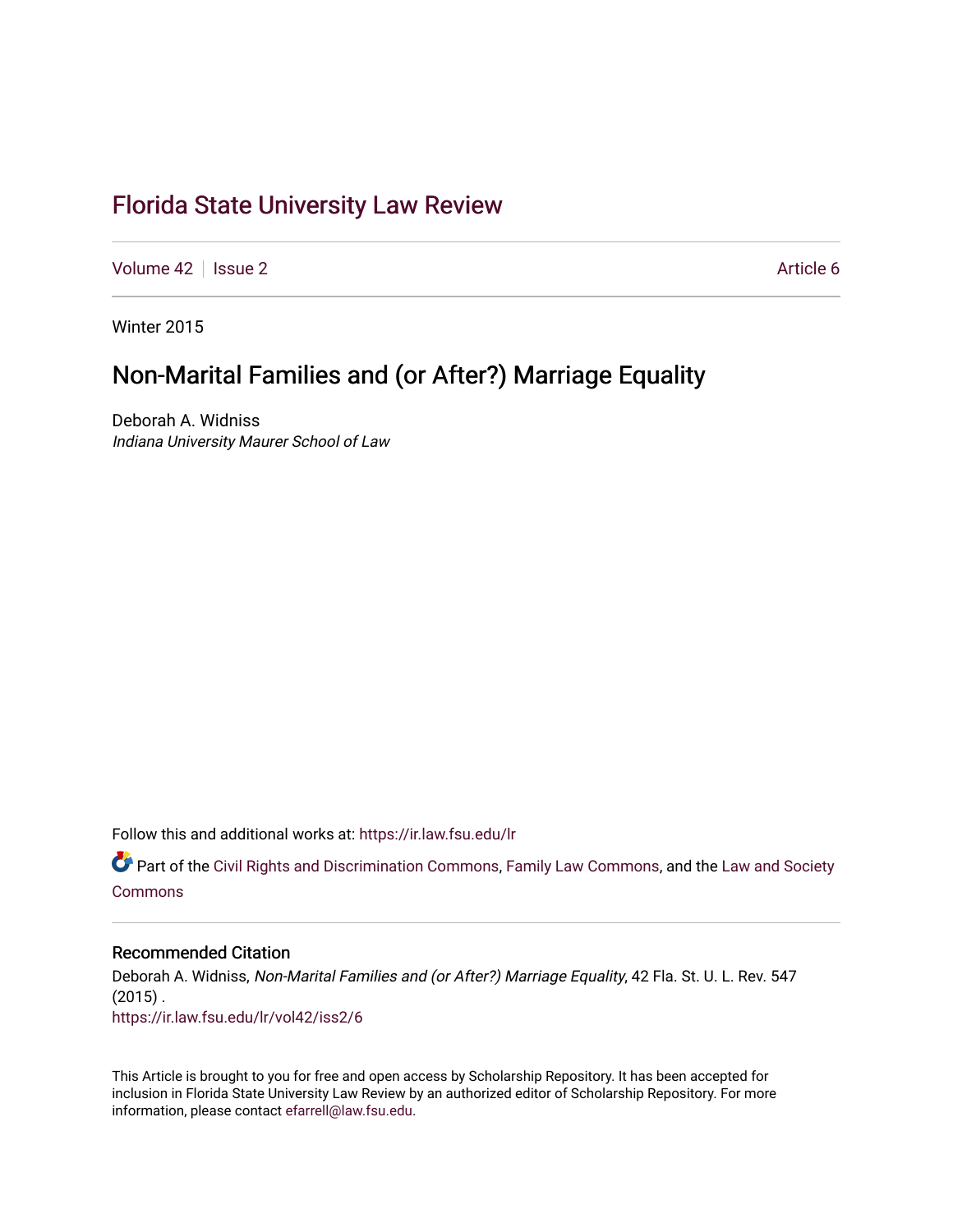### NON-MARITAL FAMILIES AND (OR AFTER?) MARRIAGE EQUALITY

#### DEBORAH A. WIDISS\*

#### ABSTRACT

*If, as is widely expected, the Supreme Court soon holds that bans on same-sex marriage are unconstitutional, it is almost certain that the decision will rely heavily on the Court's reasoning in* United States v. Windsor*. I strongly support marriage equality. However, a decision that amplifies* Windsor*'s conception of the harm caused by exclusionary marriage rules could set back efforts to secure legal recognition of, and respect for, non-marital families. That is,* Windsor *rectified a deep inequality in the law—that same-sex marriages were categorically denied federal recognition—but in so doing it embraced a traditional understanding of marriage as superior to all other family forms. Its rationale and its rhetorical flavor stand in tension with foundational cases from the 1960s and 1970s that dismantled the legal systems under which non-marital children were systematically denied benefits and that protected the decision-making autonomy of couples who engaged in sexual intimacy outside of marriage.* 

*The expansion of marriage rights for same-sex couples, including any future victory at the Supreme Court, comes at a time when marriage rates more generally are at an all-time low and non-marital childbearing is at an all-time high. The lesbian, gay, and bisexual (LGB) community is part of these larger trends. Demographers believe that the majority of children currently being raised by same-sex couples were conceived in prior heterosexual relationships that included a member of the couple. Same-sex couples with relatively low levels of educational attainment are more likely to be raising children than couples with advanced degrees; same-sex couples that include racial minorities are also more likely to be raising children than white couples. If marriage and divorce by same-sex couples follow more general trends, the members of the LGB community who are statistically* most *likely to be raising children are also statistically* least *likely to marry and remain married. Accordingly, even if same-sex couples enjoy universal marriage rights, it is essential to continue to advocate support of non-marital families and other blended family forms that depart from the "traditional" nuclear family.*

 <sup>\*</sup> Associate Professor of Law, Maurer School of Law. I am very grateful to Courtney Cahill for organizing the "After Marriage" symposium and inviting me to be part of it. It was a day of thought-provoking and inspiring discussion. The symposium was held in January 2014, and this Essay was published in March 2015. Accordingly, this Essay has had a relatively long gestation during a period of extraordinarily rapid developments regarding same-sex marriage. My thanks to all who offered comments to me at the symposium and to those who helped me further consider and revise my thoughts as the underlying legal landscape changed, including: Will Baude, Alexander Boni-Saenz, Mary Bonauto, Courtney Cahill, June Carbone, Mary Anne Case, Max Eichner, Martha Ertman, Bill Eskridge, Haley Gorenberg, Clare Huntington, Courtney Joslin, Andy Koppelman, William Kuby, Serena Mayeri, Melissa Murray, Doug NeJaime, Marc Poirier, Laura Rosenbury, Lior Strahilevitz, and participants in the Workshop on Regulating Family, Sex, and Gender at the University of Chicago Law School; the Emerging Family Law conference; the Law and Society Association conference; and the AALS Workshop on Sexual Orientation and Gender Issues. Thanks too to the editors of the *Florida State University Law Review* for their extremely conscientious work (and for their patience with multiple revisions of this Essay as the law changed). I am grateful to Dean Austen Parrish and the Maurer School of Law Summer Research Stipend Program for supporting this project. The electronic version of this Essay was modified slightly after print publication to reflect that the consolidated Supreme Court case (pending when this Essay was published) which struck down all remaining bans on same-sex marriage is known as *Obergefell* rather than *DeBoer*.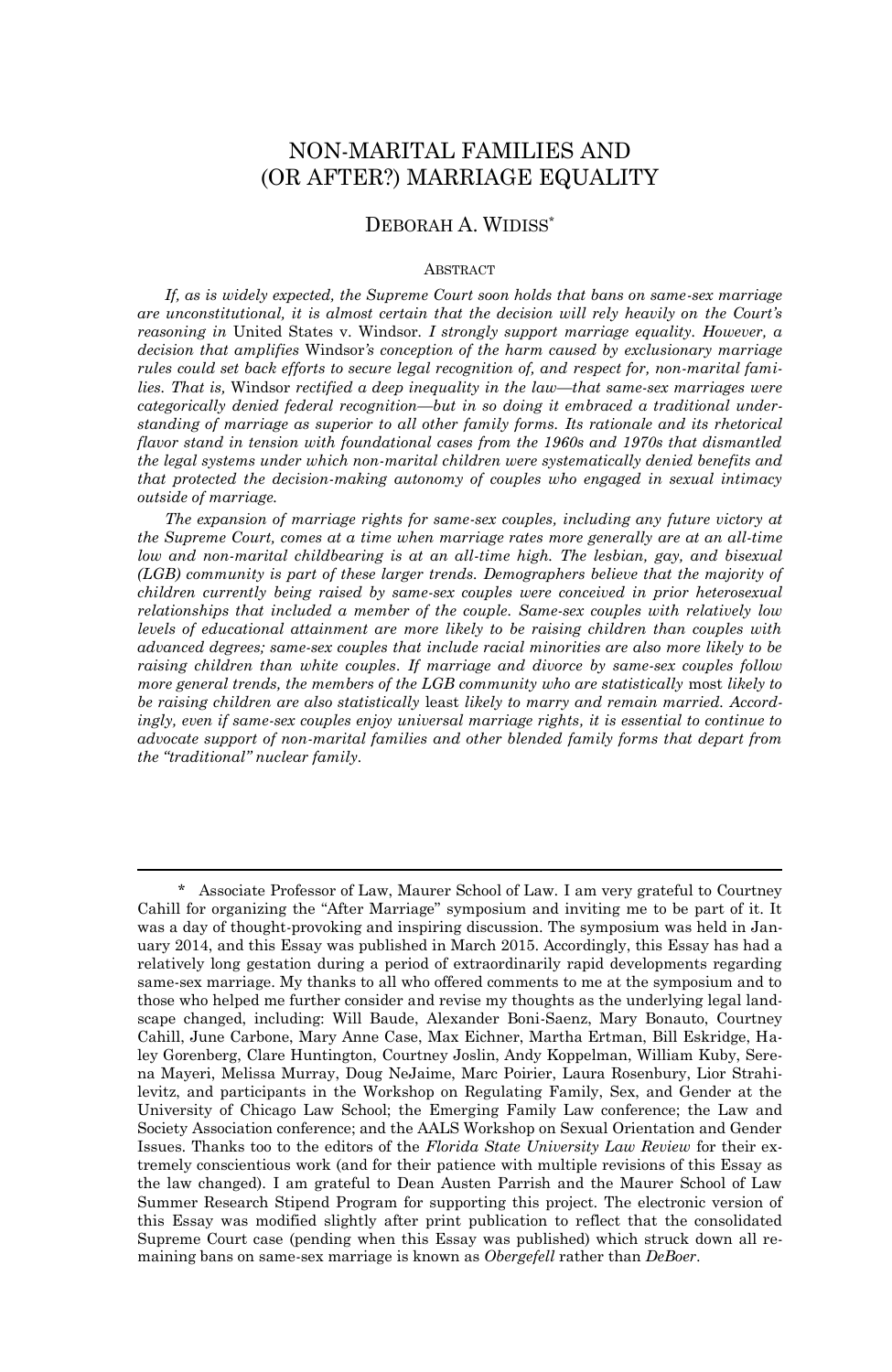|  | 548 |
|--|-----|
|  | 552 |
|  | 555 |
|  | 562 |
|  | 566 |
|  |     |

#### I. INTRODUCTION

 A few months after this Essay is published, the Supreme Court will likely decide whether states must permit same-sex couples to marry.<sup>1</sup> Many expect that the Court will hold that bans on same-sex marriage are unconstitutional—and if it does, the decision will almost certainly rely heavily on *United States v. Windsor*,<sup>2</sup> the 2013 case that held that the federal government's categorical refusal to recognize same-sex marriages was unconstitutional. Indeed, *Windsor*  has already dramatically advanced marriage equality. In addition to providing same-sex married couples access to the myriad rights and benefits that flow from marriage under federal law,<sup>3</sup> *Windsor* includes stirring language that proclaims gay and lesbian relationships to be worthy of respect and acknowledges that the Defense of Marriage Act (DOMA) unfairly denigrated same-sex marriages as "second-tier" marriages.<sup>4</sup> These affirmations by the Supreme Court are important—and they were overdue. While support for same-sex marriage was already growing quickly prior to *Windsor*, the rate of change since *Windsor* has been staggering.<sup>5</sup> This is a heady time for the marriage equality movement. I have long argued that it is unconstitutional to deny same-sex couples the right to marry, $6$  and I celebrate these developments.

<sup>1.</sup> DeBoer v. Snyder, 772 F.3d 388 (6th Cir. 2014), *cert. granted* 83 U.S.L.W. 3315 (U.S. Jan. 16, 2015) (Nos. 14-556, 14-562, 14-571).

<sup>2. 133</sup> S. Ct. 2675 (2013).

<sup>3.</sup> *See* U.S. GOV'T ACCOUNTABILITY OFFICE, GAO-04-353R, DEFENSE OF MARRIAGE ACT: UPDATE TO PRIOR REPORT (2004) (identifying more than one thousand rights and benefits in federal law premised on marriage).

<sup>4.</sup> *Windsor*, 133 S. Ct. at 2694.

<sup>5.</sup> When *Windsor* was decided, twelve states permitted same-sex couples to marry. Greg Stohr, *High Court Allows California Gay Marriage, Voids U.S. Law*, BLOOMBERG (June 26, 2013, 3:59 PM), http://www.bloomberg.com/news/2013-06-26/supreme-courtruling-may-allow-gay-marriage-in-california.html. Now, just twenty-one months later, thirty-seven states permit marriage. *See Where State Laws Stand*, FREEDOM TO MARRY (last updated Feb. 9, 2015), http://www.freedomtomarry.org/pages/where-state-laws-stand. There are several additional states where pro-marriage decisions are currently stayed. *Marriage Rulings in the Courts*, FREEDOM TO MARRY (last updated Jan. 27, 2015) [hereinafter FREEDOM TO MARRY, *Marriage Rulings*], http://www.freedomtomarry.org/pages/ marriage-rulings-in-the-courts. The Freedom to Marry website tracks developments and provides frequent updates. *Id.*

<sup>6.</sup> *See generally* Nelson Tebbe & Deborah A. Widiss, *Equal Access and the Right to Marry*, 158 U. PA. L. REV. 1375 (2010) (discussing arguments under the fundamental rights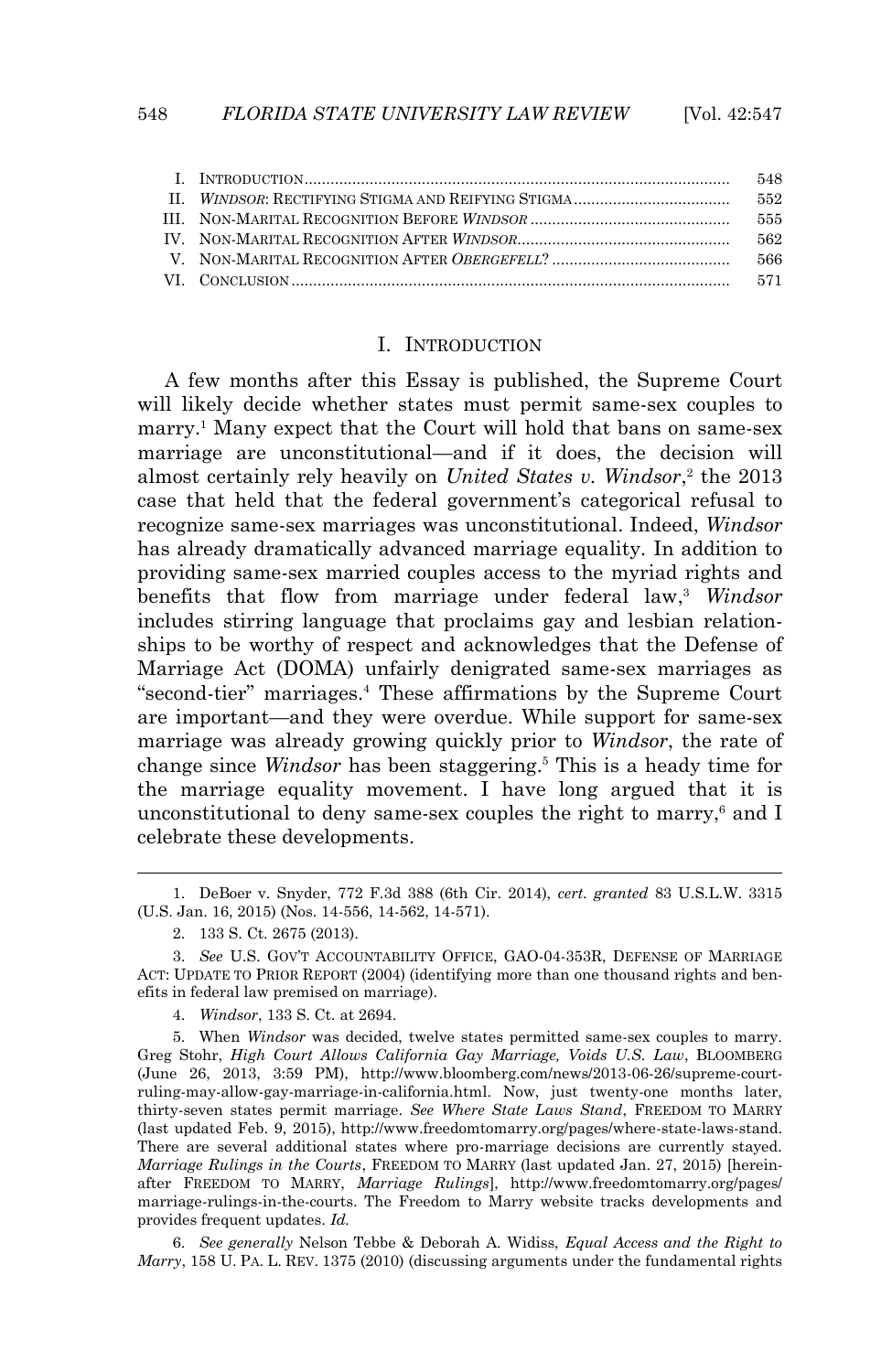In this Essay, however, I look at *Windsor* through the lens of efforts to recognize non-marital families. From this perspective, *Windsor* may be considered a step back. *Windsor* characterizes stateconferred marital recognition as a necessary precursor for couples to "live with pride in themselves and their union,"<sup>7</sup> and the denial of federal recognition, the Court fears, "humiliates tens of thousands of children" by making it "even more difficult for the children to understand the integrity and closeness" of their families.<sup>8</sup> *Windsor* thus implicitly resurrects and reinforces claims that non-marital childrearing—and sexual relationships outside of marriage, more generally—are inherently less worthy of respect than marital relationships. This emphasis on the "unique" dignity of stateconferred marital recognition sits in considerable tension with Supreme Court decisions from the 1960s and 1970s that dismantled the legal systems under which non-marital children were systemically denied benefits and protected the decision-making autonomy of couples who engaged in sexual intimacy outside of marriage.<sup>9</sup> At this earlier point in time, the Court responded to allegations that benefits or rights were unfairly limited to marital families by holding that marriage was insufficiently related to legitimate government interests to satisfy equal protection guarantees. By contrast, *Windsor*'s approach to broadening access to the federal benefits of marriage further builds up the pedestal on which marriage sits.

 In the years leading up to *Windsor*, advocates representing samesex couples built on these earlier cases to challenge the exclusive reliance on state marriage as providing access to important governmental benefits, rights, and privileges.10 The dramatic advances in marriage equality litigation since the decision in *Windsor* have largely ended this other trajectory of litigation. Indeed, the initial complaint in *DeBoer v. Snyder*, one of the pending Supreme Court cases, did not allege that Michigan's ban on same-sex marriage was unconstitutional; rather, the couple challenged a Michigan law that precluded them from adopting each other's children because they were not married.<sup>11</sup> In other words, the couple sought legal recognition of the functional reality that they were already a family, a family formed not

branch of equal protection law); Deborah A. Widiss, Elizabeth L. Rosenblatt & Douglas NeJaime, *Exposing Sex Stereotypes in Recent Same-Sex Marriage Jurisprudence*, 30 HARV. J.L. & GENDER 461 (2007) (discussing sex discrimination arguments).

<sup>7.</sup> *Windsor*, 133 S. Ct. at 2689.

<sup>8.</sup> *Id.* at 2694.

<sup>9.</sup> *See, e.g.*, Weber v. Aetna Cas. & Sur. Co., 406 U.S. 164 (1972); Levy v. Louisiana, 391 U.S. 68 (1968).

<sup>10.</sup> *See infra* text accompanying notes 87-90.

<sup>11.</sup> *See, e.g.*, DeBoer v. Snyder, 973 F. Supp. 2d 757 (E.D. Mich. 2014), *rev'd by* DeBoer v. Snyder, 772 F.3d 388 (6th Cir. 2014), *cert. granted* 83 U.S.L.W. 3315 (U.S. Jan. 16, 2015) (Nos. 14-556, 14-562, 14-571).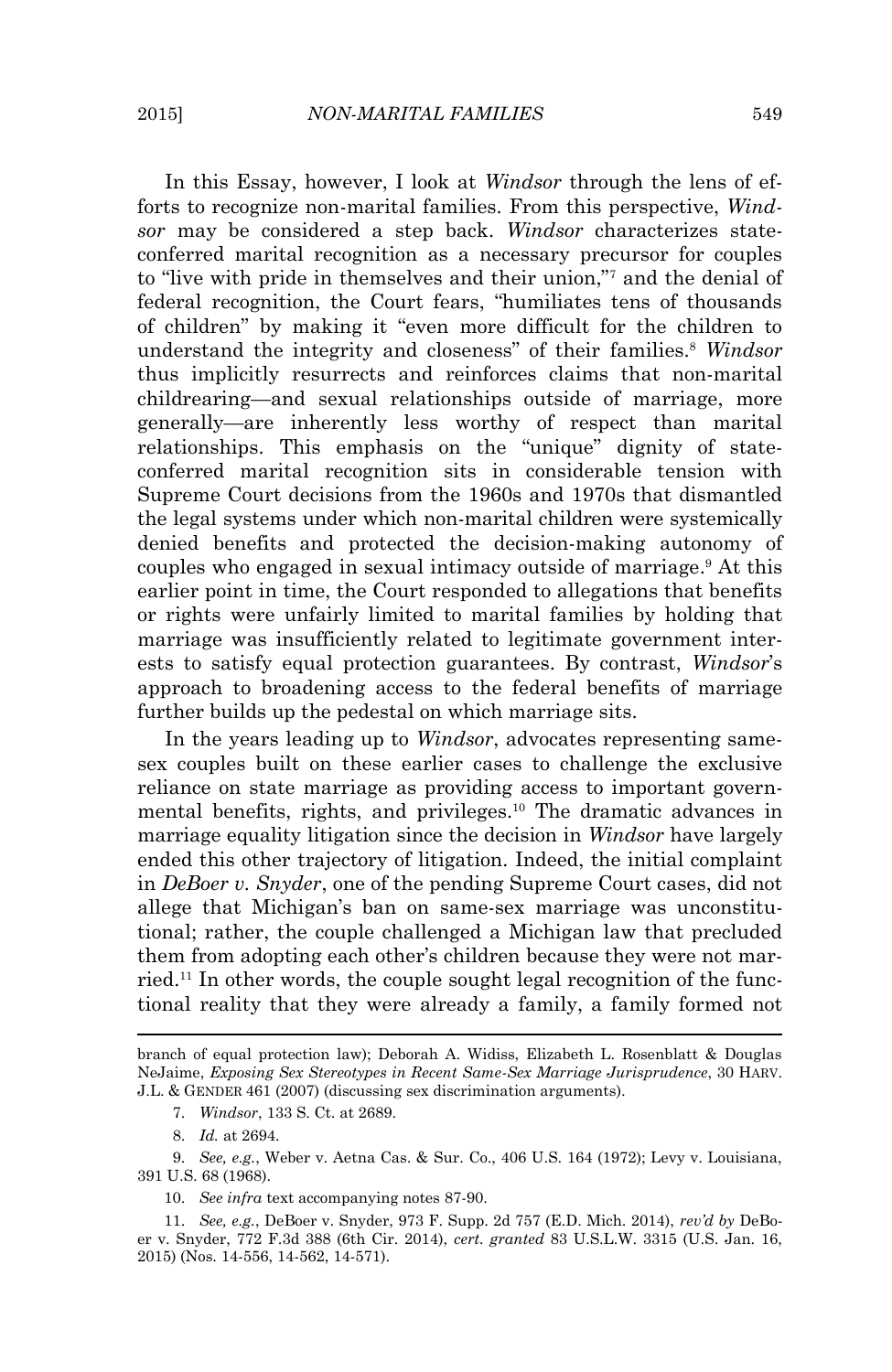through marriage but through their personal commitments to each other and to the children they were raising together.

 April DeBoer and Jayne Rowse should be able to marry—and I very much hope that they will win their case in the Supreme Court. But a victory on that front should not end questions regarding the appropriateness of premising so many governmental rights and benefits exclusively on marriage, or assumptions that marriage is inherently superior to all other family forms. In this respect, I join other commentators who have long warned that the marriage equality movement's valorization of marriage could be detrimental to respect for alternative family structures.<sup>12</sup>

 *Windsor*'s rhetoric proclaiming the "unique" dignity of marriage reverberates within a larger context: the sweeping demographic changes in the nature of marriage within this country. It is now quite common for different-sex, as well as same-sex, couples to live together without marrying.13 More than forty percent of babies born in the United States are born to unmarried parents.14 Roughly half of all marriages end in divorce.15 Accordingly, children are routinely raised by single parents, cohabiting parents, divorced parents, and in blended families of various configurations. Moreover, although marriage rates were once relatively uniform across different social classes and races, that is no longer the case. Statistically speaking, lifelong marriage is now common only among a relatively affluent, highly educated, and disproportionately white sliver of the population.<sup>16</sup>

<sup>12.</sup> *See, e.g.*, NANCY D. POLIKOFF, BEYOND (STRAIGHT AND GAY) MARRIAGE: VALUING ALL FAMILIES UNDER THE LAW 98-109 (2008); Katherine M. Franke, *The Politics of Same-Sex Marriage Politics*, 15 COLUM. J. GENDER & L. 236 (2006); Zachary A. Kramer, *The Straight and Narrow*, 2012 CARDOZO L. REV. DE NOVO 147; Melissa Murray, *Paradigms Lost: How Domestic Partnership Went from Innovation to Injury*, 37 N.Y.U. REV. L. & SOC. CHANGE 291, 302-03 (2013); Michael Warner, *Normal and Normaller: Beyond Gay Marriage*, 5 GLQ: J. LESBIAN & GAY STUDIES 119 (1999). The question of whether same-sex marriage should be prioritized in LGBT advocacy efforts goes back several decades. *See generally* Jane S. Schacter, *The Other Same-Sex Marriage Debate*, 84 CHI.-KENT L. REV. 379 (2009).

<sup>13.</sup> *See* PAULA Y. GOODWIN ET AL., NAT'L CTR. FOR HEALTH STAT., MARRIAGE AND COHABITATION IN THE UNITED STATES: A STATISTICAL PORTRAIT BASED ON CYCLE 6 (2002) OF THE NATIONAL SURVEY OF FAMILY GROWTH 1-2 (2010) (finding that nine percent of women and nine percent of men aged fifteen through forty-four, respectively, were in cohabitating relationships, and that twenty-eight percent of women and men cohabited before their first marriage).

<sup>14.</sup> *See, e.g.*, *id.* at 1 (estimating that forty percent of all children will live at least a portion of their childhoods in a cohabiting household); *Fast Stats: Unmarried Childbearing*, CDC (last updated Jan. 22, 2015), *available at* http://www.cdc.gov/nchs/fastats/unmarry.htm (stating that in 2013, 40.6% of all U.S. births were to unmarried women).

<sup>15.</sup> *See, e.g.*, Andrew J. Cherlin, *Demographic Trends in the United States: A Review of Research in the 2000s*, 72 J. MARRIAGE FAM. 403, 405 (2010) (gathering studies showing that the lifetime probability of disruption of marriage is between forty and fifty percent).

<sup>16.</sup> *See infra* text accompanying notes 106-14.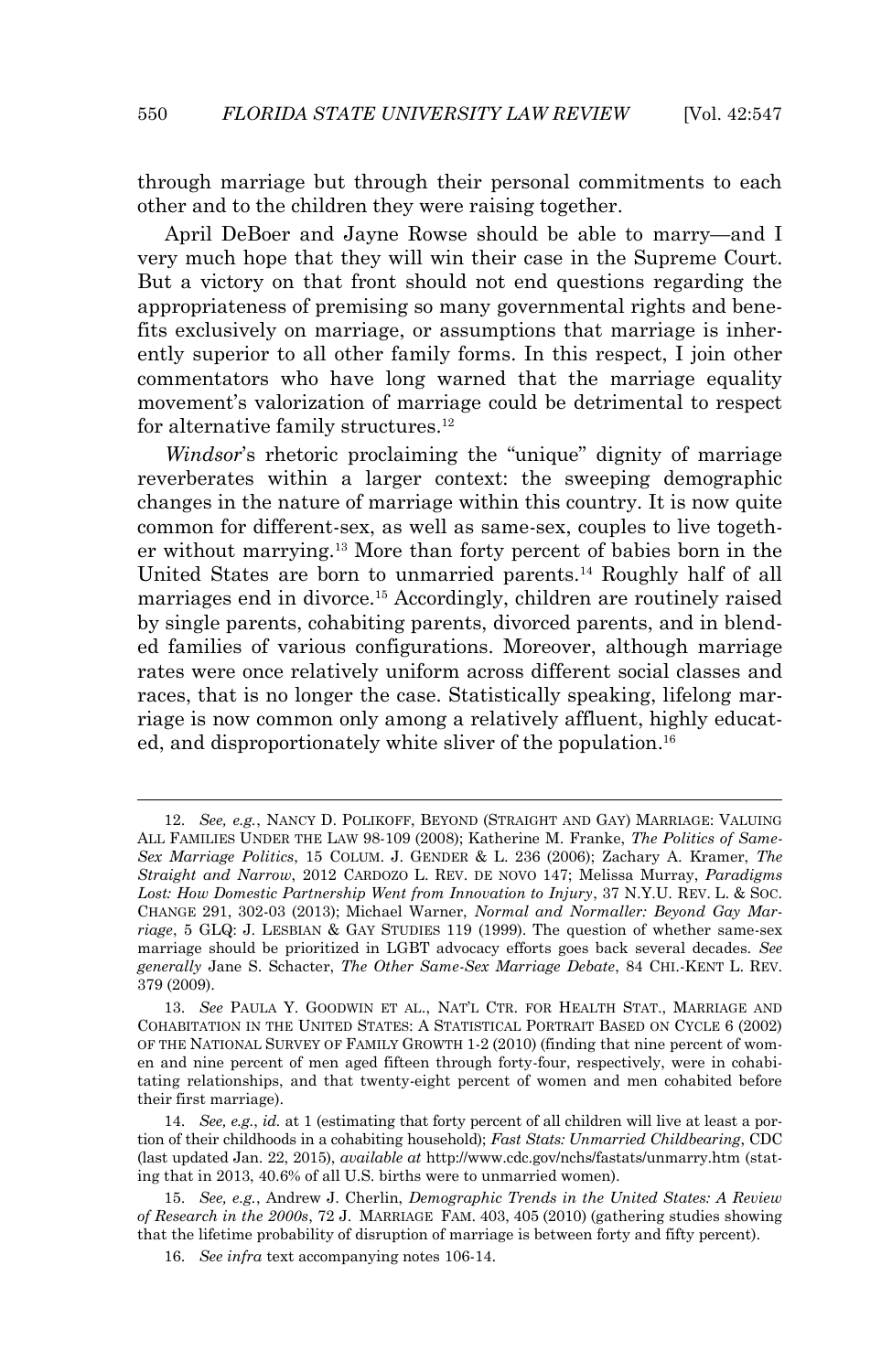The LGB community is part of these larger trends. Demographers believe that the majority of children currently being raised by samesex couples were conceived in prior heterosexual relationships that included one of the members of the couple.17 Such children often retain legal and emotional ties with both of their birth parents, even if they also form ties with a parent's new same-sex partner. Additionally, even if legally able to marry, some same-sex couples, including some couples raising children together, may not do so. Same-sex couples with relatively low levels of educational attainment are more likely to be raising children than couples with college or graduate level degrees; same-sex couples that include racial minorities are also more likely to be raising children than white couples.<sup>18</sup> If marriage and divorce by same-sex couples follows more general trends, the members of the LGB community who are statistically *most* likely to raise children are also statistically *least* likely to marry and remain married. In other words, even if a future decision by the Supreme Court strikes down all state bans on same-sex marriage, many children being raised by same-sex couples—like many children, more generally—will live in families that depart from the married-parentswith-children paradigm.

 Decisions like *Windsor*, which will almost certainly become part of the family law canon, both express and actualize cultural constructs of the family. The Court presumes that same-sex couples need state recognition to "live with pride in themselves and their union," and that federal denial of such recognition causes non-marital children to feel "humiliati[on]." 19 Similar themes have been sounded in post-*Windsor* marriage equality litigation.<sup>20</sup> Certainly, DOMA's refusal to recognize same-sex marriages was insulting and hurtful, and it is true that many individuals continue to venerate marriage. But there is also growing acceptance for the kaleidoscope of family structures. That said, it may well be harmful and humiliating to children with unmarried parents (gay or straight) that the Supreme Court of the United States contends they cannot understand "the integrity and closeness of their own family" if their parents lack a stamp of approval from the government.<sup>21</sup> The way in which advocates, and ultimately the Supreme Court, frame legal questions has importance, distinct from the practical outcome of cases. I hope that the next step

<sup>17.</sup> *See* ABBIE E. GOLDBERG ET AL., WILLIAMS INST., RESEARCH REPORT ON LGB-PARENT FAMILIES 1, 9 (2014), *available at* http://williamsinstitute.law.ucla.edu/research/ parenting/lgb-parent-families-jul-2014/.

<sup>18.</sup> *See infra* text accompanying notes 122-25.

<sup>19.</sup> United States v. Windsor, 133 S. Ct. 2675 (2013).

<sup>20.</sup> *See infra* text accompanying notes 38-41.

<sup>21.</sup> *Windsor*, 133 S. Ct. at 2694.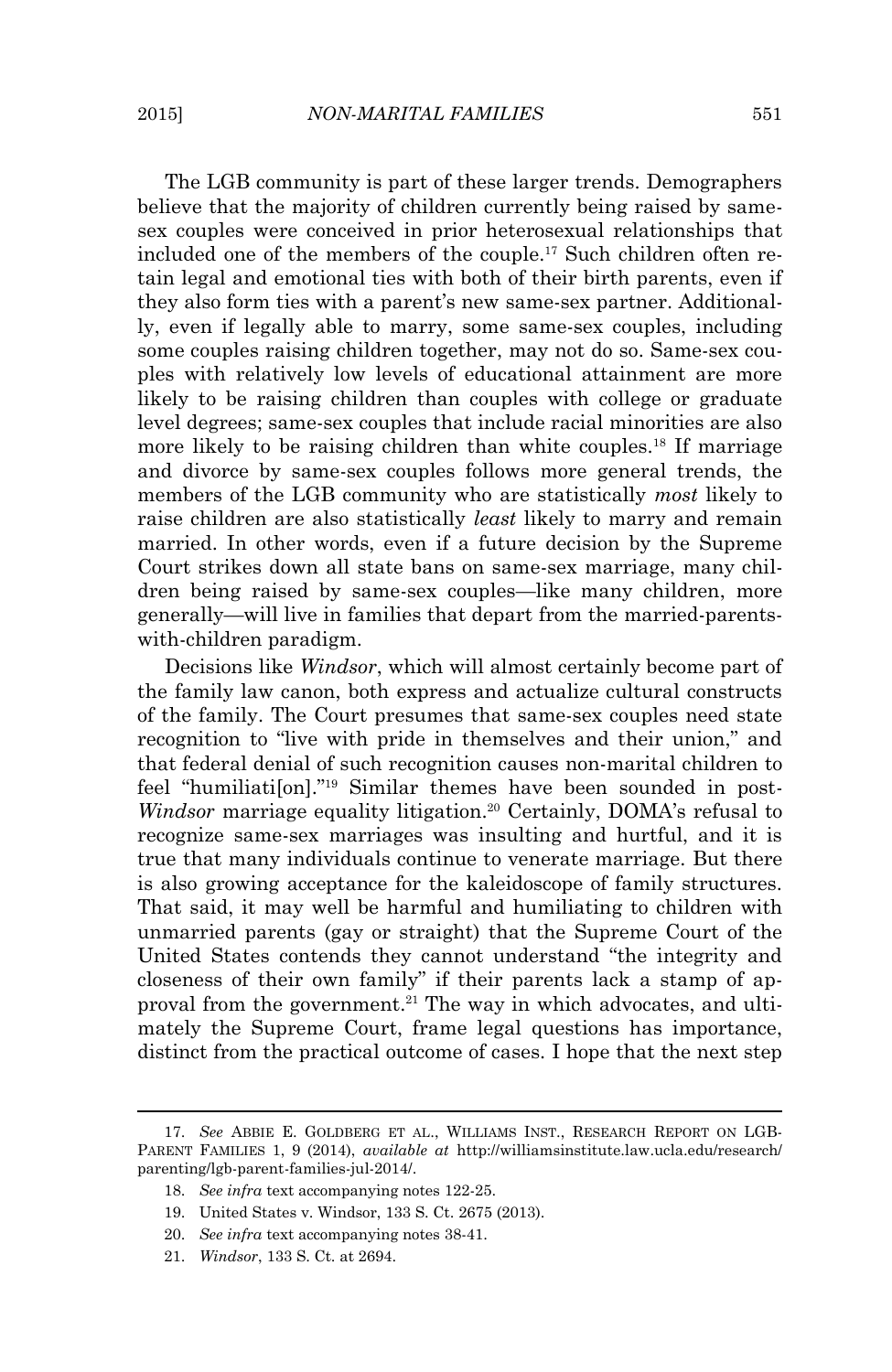forward for marriage equality will not be a step backward for the recognition of diverse family forms, more generally.

#### II. *WINDSOR*: RECTIFYING STIGMA AND REIFYING STIGMA

 *Windsor* rectifies a deep inequality in the law—that lawful samesex marriages were denied federal recognition—but in so doing, it suggests that marriage is clearly superior to other family forms. Thus, in addressing one form of stigma, it reaffirms another. Even as *Windsor* dramatically expands access *to* key marriage rights, it reaffirms the primacy *of* marriage in ways that are both substantively and symbolically harmful.

DOMA created "second-tier marriage<sup>[s]</sup>."<sup>22</sup> By denying participants the benefits and obligations of marriage, as expressed in more than 1,000 federal laws, DOMA inflicted both symbolic and tangible harms. The majority opinion in *Windsor*, authored by Justice Anthony Kennedy, focuses on the dignitary aspect of the injury.<sup>23</sup> Again and again, the opinion characterizes the harm as the denial of "equal dignity" with different-sex marriages.<sup>24</sup> The more tangible effects of the law, such as the \$363,000 estate tax that Edie Windsor was forced to pay because her marriage was not recognized, are comparatively little mentioned. Indeed, even when discussing the practical effects of DOMA, the opinion emphasizes their connection to dignity, observing: "Responsibilities, as well as rights, enhance the dignity and integrity of the person. And DOMA contrives to deprive [samesex] couples . . . of both rights and responsibilities."<sup>25</sup>

 Justice Kennedy is certainly correct that DOMA unfairly—and hurtfully—denigrated same-sex couples by singling out same-sex marriages as ineligible for federal recognition. DOMA "tells those couples, and all the world, that their otherwise valid marriages are unworthy of federal recognition."26 As Justice Kennedy observed, the debate over the bill left no question that it was animated, at least for many, by disapproval of homosexuality and homosexual relationships.<sup>27</sup> A bare desire to harm an unpopular group cannot be the le-

<sup>22.</sup> *Id.*

<sup>23.</sup> *Id.* at 2692-96.

<sup>24.</sup> *Id.* at 2693 ("The history of DOMA's enactment and its own text demonstrate that interference with the *equal dignity* of same-sex marriages . . . was its essence." (emphasis added)); *see also id.* ("The avowed purpose and practical effect of the law here in question are to impose a disadvantage, a separate status, and so a stigma upon all who enter into same-sex marriages . . . ."); *id.* at 2694 ("The principal purpose is to impose inequality, not for other reasons like government efficiency.").

<sup>25.</sup> *Id.* at 2694.

<sup>26.</sup> *Id.*

<sup>27.</sup> *See id.* at 2693 (discussing the legislative history of the law and quoting the U.S. House report that characterized DOMA as expressing " 'both moral disapproval of homo-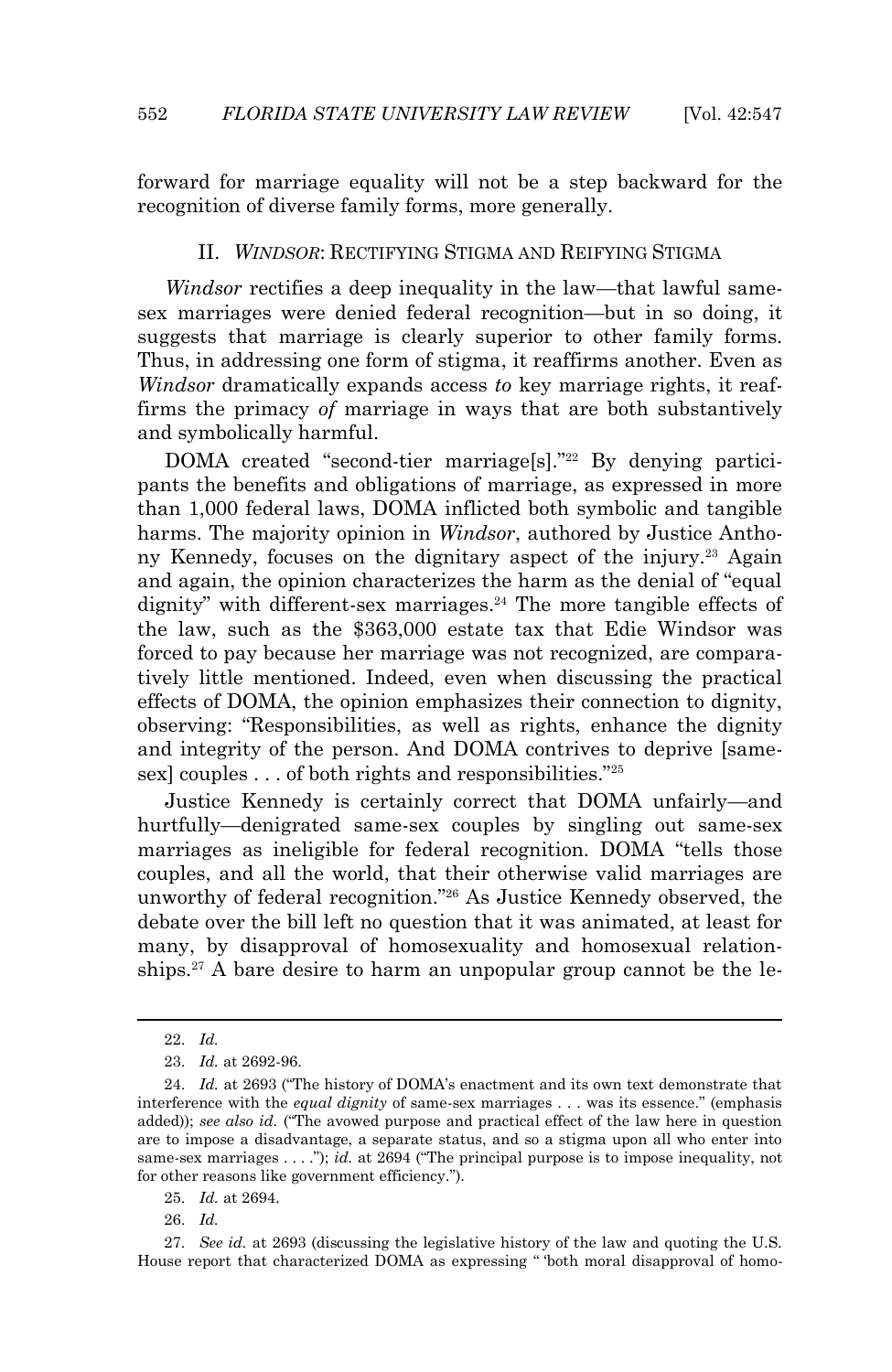gitimate basis of denial of federal benefits.28 The recognition of this harm was long overdue, and I heartily applaud it.

 But the particular way in which the *Windsor* opinion expresses DOMA's effect implicitly casts aspersions on sexual and parental relationships formed outside of marriage. In "raising up" same-sex marriages to comparable status with different-sex marriages, the opinion adopts rhetoric that denigrates non-marital relationships and childrearing. Thus, we are told, "until recent years, many citizens had not even considered the possibility that two persons of the same sex might *aspire* to occupy the same *status and dignity* as that of a man and woman in lawful marriage."29 But New York, like other states, decided that same-sex couples "should have the right to marry and *so* live with *pride in themselves and their union*," a decision that "conferred upon them a *dignity and status of immense import*," and "enhanced the *recognition, dignity, and protection of the class in their own community*."30 Going beyond the proposition recognized in *Lawrence v. Texas* that consensual sexual intimacy between persons of the same sex merits constitutional protection, New York "acted to give their lawful conduct a *lawful status*." <sup>31</sup> The Court described this status as a "far-reaching legal acknowledgement of the intimate relationship between two people, a relationship deemed by the State *worthy* of *dignity in the community* equal with all other marriages*.*" <sup>32</sup> The refusal of the federal government to recognize such marriages, the Court fears, "humiliates tens of thousands of children" by making it "even more difficult for the children to understand the integrity and closeness of their own family and its concord with other families in their community and in their daily lives."<sup>33</sup>

 In recognizing the injury that DOMA wrought by treating samesex marriages as second-tier marriages, the *Windsor* opinion embraces a traditional understanding of marriage as superior to all other family forms. There are other—less normatively loaded—ways in which the harms caused by DOMA could have been characterized. For example, the opinion could have emphasized that same-sex couples and their families were harmed by the denial of important tangible rights and benefits under the federal code. Or the injury could have been framed more explicitly as a combination of liberty and equality claims: That same-sex couples, like different-sex couples,

sexuality, and a moral conviction that heterosexuality better comports with traditional (especially Judeo-Christian) morality' " (quoting H.R. REP. NO. 104-664, at 16 (1996)).

<sup>28.</sup> *See* USDA v. Moreno, 413 U.S. 528, 534-35 (1973).

<sup>29.</sup> *Windsor*, 133 S. Ct. at 2689 (emphasis added).

<sup>30.</sup> *Id.* at 2689, 2692 (emphasis added).

<sup>31.</sup> *Id.* at 2692 (emphasis added).

<sup>32.</sup> *Id.* (emphasis added).

<sup>33.</sup> *Id.* at 2694.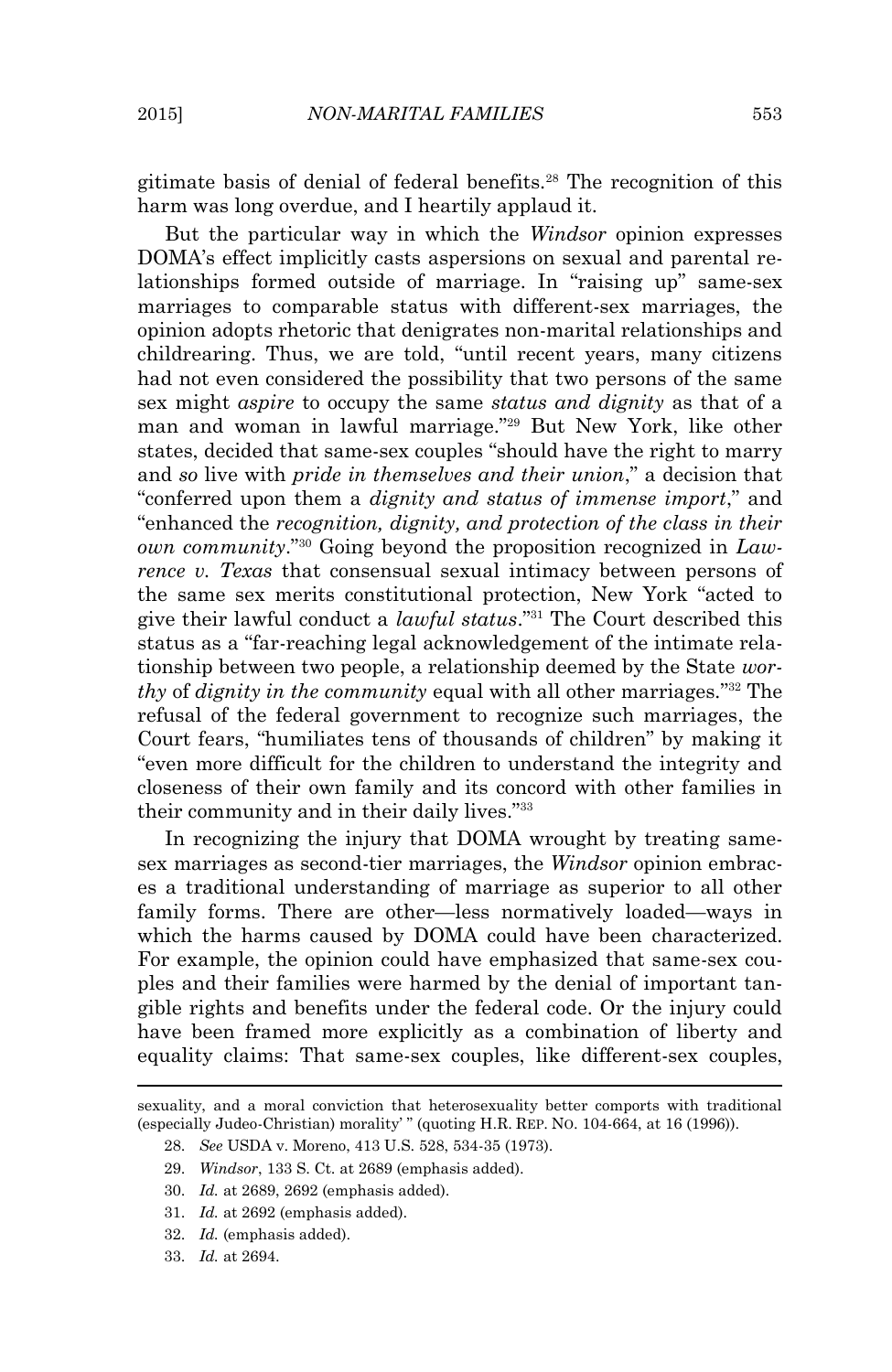should have the right to choose to marry if they desire to do so, and that they should receive the full panoply of state and federal benefits and obligations that come with marriage. Both of these harms are also real and significant. They reflect the current reality that marriage works as a gateway to significant federal rights and benefits, but they are far less judgmental in tone. The rhetorical framing of the injury in *Windsor* goes further. Repeatedly characterizing marriage as an exalted state to which same-sex couples aspire implicitly suggests that same-sex (or different-sex) individuals who choose to engage in non-marital sexual relations or non-marital parenting will—and more troubling, perhaps, should—feel less "pride" in their own relationships and stand with less "dignity" before their children, their families, and their communities.

 To be sure, there is a deep tradition of valorization of marriage in Supreme Court jurisprudence. "Marriage is a coming together for better or for worse, hopefully enduring, and intimate to the degree of being sacred."<sup>34</sup> "[Marriage] is the foundation of the family and of society, without which there would be neither civilization nor progress." <sup>35</sup> "Marriage . . . [is] fundamental to the very existence and survival of the race."<sup>36</sup> These are familiar quotations, and they are sprinkled liberally throughout the briefs (on both sides) of marriage equality cases. Opponents of marriage equality use them to argue about the importance of the institution they seek to "protect." Advocates of marriage equality use them to argue the fundamental nature of the injury that exclusion from marriage causes, as well as specifically to argue that alternative legal statuses, such as civil unions or domestic partnerships that provide the rights and benefits of marriage, are an inadequate substitute. And, particularly in recent years, advocates of marriage equality have contended that marriage is necessary to protect children of same-sex couples from the "stigma" of illegitimacy.<sup>37</sup>

 There are undoubtedly some good tactical reasons why marriage equality proponents have celebrated the specialness of marriage, and *Windsor*, along with the string of recent successes at the ballot box and in lower-court litigation, suggest their power. These themes were particularly prevalent in the post*-Windsor* decision by the Seventh Circuit holding that bans on same-sex marriage were unconstitutional, where the court asserted that "marriage confers respectability on sexual relationship," and thus to exclude a couple from marriage is to

<sup>34.</sup> Griswold v. Connecticut, 381 U.S. 479, 486 (1965).

<sup>35.</sup> Maynard v. Hill, 125 U.S. 190, 211 (1888).

<sup>36.</sup> Skinner v. Oklahoma *ex rel.* Williamson, 316 U.S. 535, 541 (1942).

<sup>37.</sup> *See, e.g.,* Melissa Murray, *What's So New About the New Illegitimacy?*, 20 AM. U. J. GENDER SOC. POL'Y & L. 387 (2012) (tracing and critiquing the rise of these arguments in cases challenging the denial of same-sex marriage).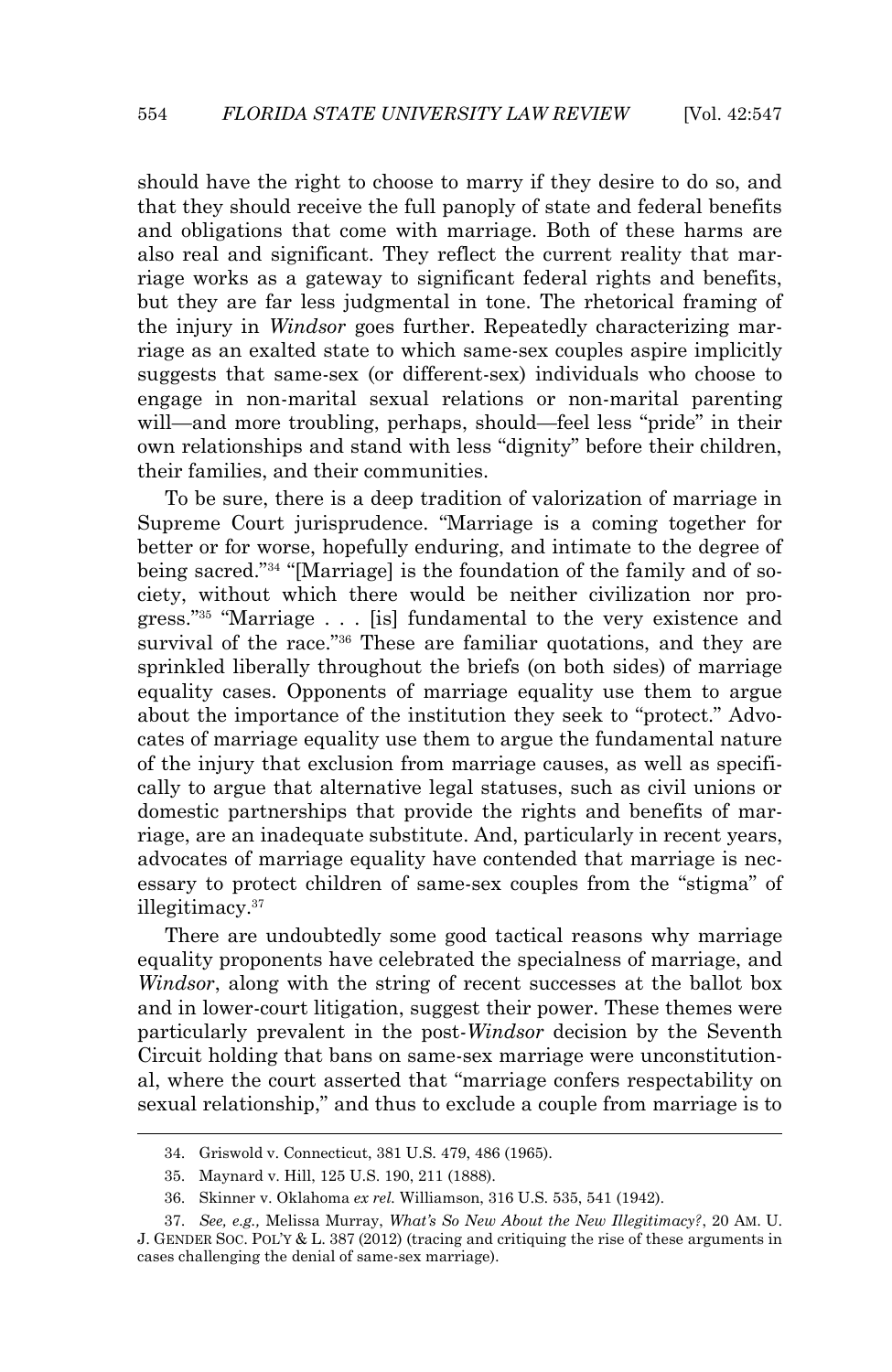deny it a "coveted status." <sup>38</sup> The court also quoted *Windsor*'s language on the "humiliation" experienced by children living in states with marriage bans,<sup>39</sup> and expanded on the theme by positing that adopted children of same-sex couples would want their parents to be married so that they could be "in step with their peers." <sup>40</sup> Notably absent from the court's analysis was any recognition that in any given classroom, there would likely be many children who have *un*married, *differentsex* parents.41 As this example illustrates, and as others have previously noted, arguments regarding the special "dignity" of marriage come with some real costs as well.<sup>42</sup> The language put forward by advocates, and ultimately adopted by the Court in *Windsor*, regarding non-marital families is deeply in tension with efforts made a generation ago to lessen the importance—both symbolic and substantive—of whether a child was born to a legal marriage.

#### III. NON-MARITAL RECOGNITION BEFORE *WINDSOR*

 Contrast *Windsor*'s concern regarding the "humiliation" suffered by children whose parents' marriages are not recognized by the federal government with the Supreme Court's assertions in *Levy v. Louisiana*, a 1968 decision which held unconstitutional the denial of wrongful death benefits to non-marital children.<sup>43</sup> In *Levy*, the Court proclaimed that it started from the premise that "illegitimate children are not 'nonpersons.' They are humans, live, and have their being."44 In so declaring, the Court did not simply establish the doctrinal point that non-marital children had rights enforceable under the Equal Protection Clause.45 Rather, the striking language was part of a larger recognition that the children's relationship with their mother existed whatever the legal label attached, that is, that "she cared for them and nurtured them; they were indeed hers in the biological and in the spiritual sense; [and] in her death they suffered wrong in the sense that any dependent would."<sup>46</sup> In *Glona v. American Guarantee & Liability Insurance Co.*, the companion case which addressed the corollary issue of whether such benefits could be denied to the mother of an illegitimate child, the Court stated flatly: "To say that the test of equal protection should be the 'legal' rather than the bio-

<sup>38.</sup> Baskin v. Bogan, 766 F.3d 648, 658 (7th Cir. 2014).

<sup>39.</sup> *Id.* at 659.

<sup>40.</sup> *Id.* at 663-64.

<sup>41.</sup> *See infra* text accompanying notes 106-14.

<sup>42.</sup> *See* sources cited *supra* note 12.

<sup>43. 391</sup> U.S. 68 (1968).

<sup>44.</sup> *Id.* at 70 (citing Note, *The Rights of Illegitimates Under Federal Statutes*, 76 HARV.

L. REV. 337 (1962)).

<sup>45.</sup> *See id.* 

<sup>46.</sup> *Id.* at 72.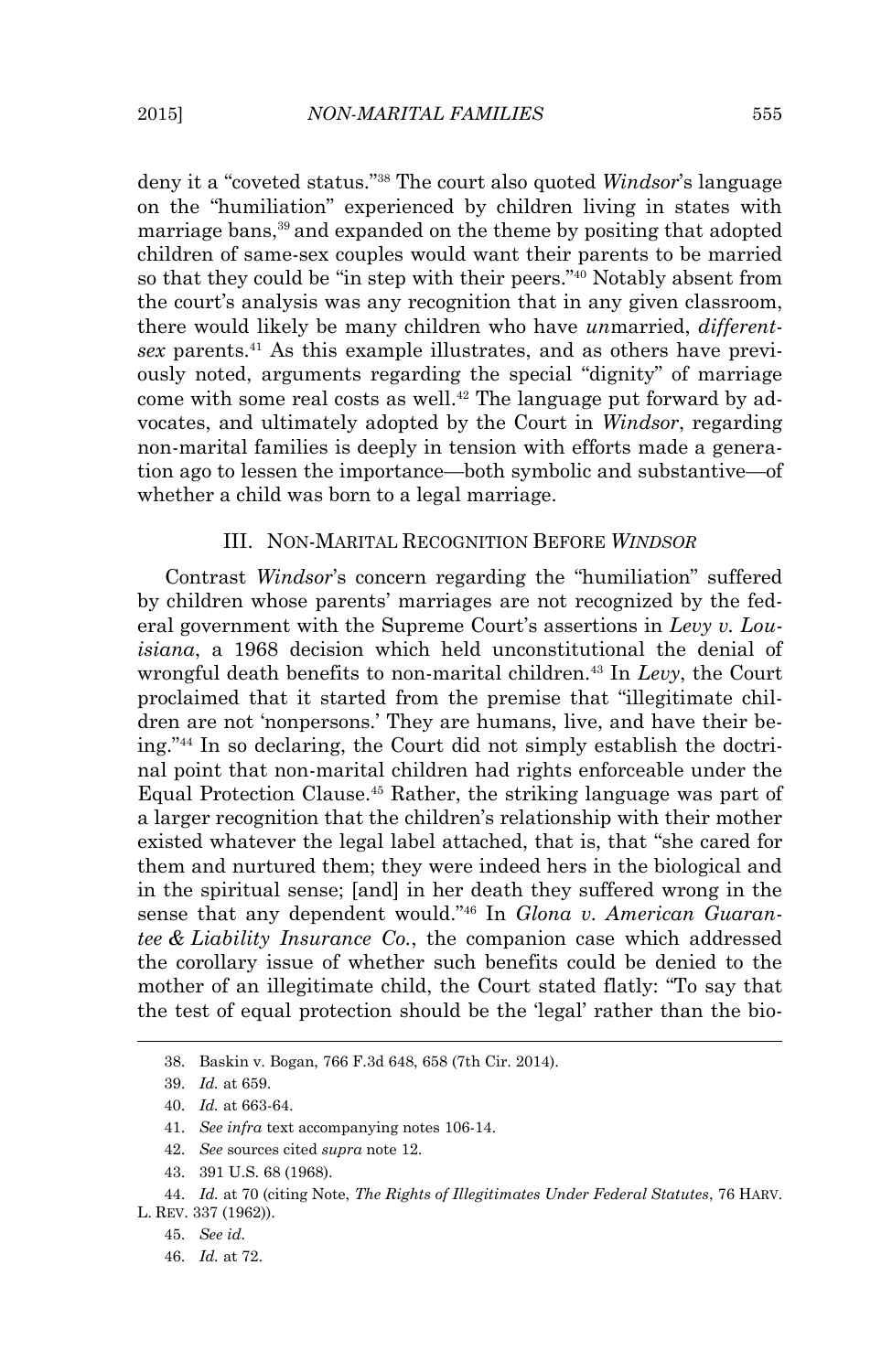logical relationship is to avoid the issue. For the Equal Protection Clause necessarily limits the authority of a State to draw such 'legal' lines as it chooses."<sup>47</sup>

 Four years later, in *Weber v. Aetna Casualty & Surety Co.*, the Court extended the *Levy* rule to hold that dependent illegitimate children were to be "on an equal footing" with dependent legitimate children in claims for workers' compensation benefits after the death of a father, rather than a mother.<sup>48</sup> The Court again emphasized that the legal label did not reflect the reality of the family situation: "[T]he dependency and natural affinity of the unacknowledged illegitimate children for their father were as great as those of the four legitimate children."49 The reasoning in these cases was then extended to recognize that non-marital children had an enforceable right to child support from their natural parents, $50$  states could not limit welfare benefits to marital families, $51$  non-marital children could not be categorically denied the right to inherit intestate from either their fathers or their mothers,<sup>52</sup> and, at least in certain circumstances, non-marital fathers had parental rights that merited due process protection.<sup>53</sup>

 These early illegitimacy decisions recognize—and reject—a precursor to the "responsible procreation" argument used in the samesex marriage cases today: that is, that state-funded or statemandated benefits were properly limited to marital families as an incentive for couples to marry rather than raise children outside of marriage. (As described by other commentators, in the same-sex marriage context, the argument has morphed from claims premised on punishing non-marital families to the modern, rather strained, argument that because same-sex couples cannot have children by accident, they do not need these incentives whereas different-sex couples do.)54 For example, in *Glona*, the defendants asserted that the denial of benefits was an appropriate punishment for the "sin" of hav-

 $\overline{a}$ 

51. *See* N.J. Welfare Rights v. Cahill, 411 U.S. 619 (1973).

52. *See* Trimble v. Gordon, 430 U.S. 762 (1977). *But see* Lalli v. Lalli, 439 U.S. 259 (1978) (upholding a statute that included specific proof requirements for non-marital children seeking to inherit from their fathers).

53. *See* Caban v. Mohammed, 441 U.S. 380 (1979); Stanley v. Illinois, 405 U.S. 645 (1972).

54. For detailed discussions of the responsible procreation argument and its weaknesses, see, for example, Kerry Abrams & Peter Brooks, *Marriage as a Message: Same-Sex Couples and the Rhetoric of Accidental Procreation*, 21 YALE J.L. & HUMAN. 1 (2009), Julie A. Nice, *The Descent of Responsible Procreation: A Genealogy of an Ideology*, 45 LOY. L.A. L. REV. 781 (2012), and Edward Stein, *The "Accidental Procreation" Argument for Withholding Legal Recognition for Same-Sex Relationships*, 84 CHI.-KENT L. REV. 403 (2009).

<sup>47. 391</sup> U.S. 73, 75-76 (1968).

<sup>48. 406</sup> U.S. 164, 165 (1972).

<sup>49.</sup> *Id.* at 169.

<sup>50.</sup> *See* Gomez v. Perez, 409 U.S. 535 (1973).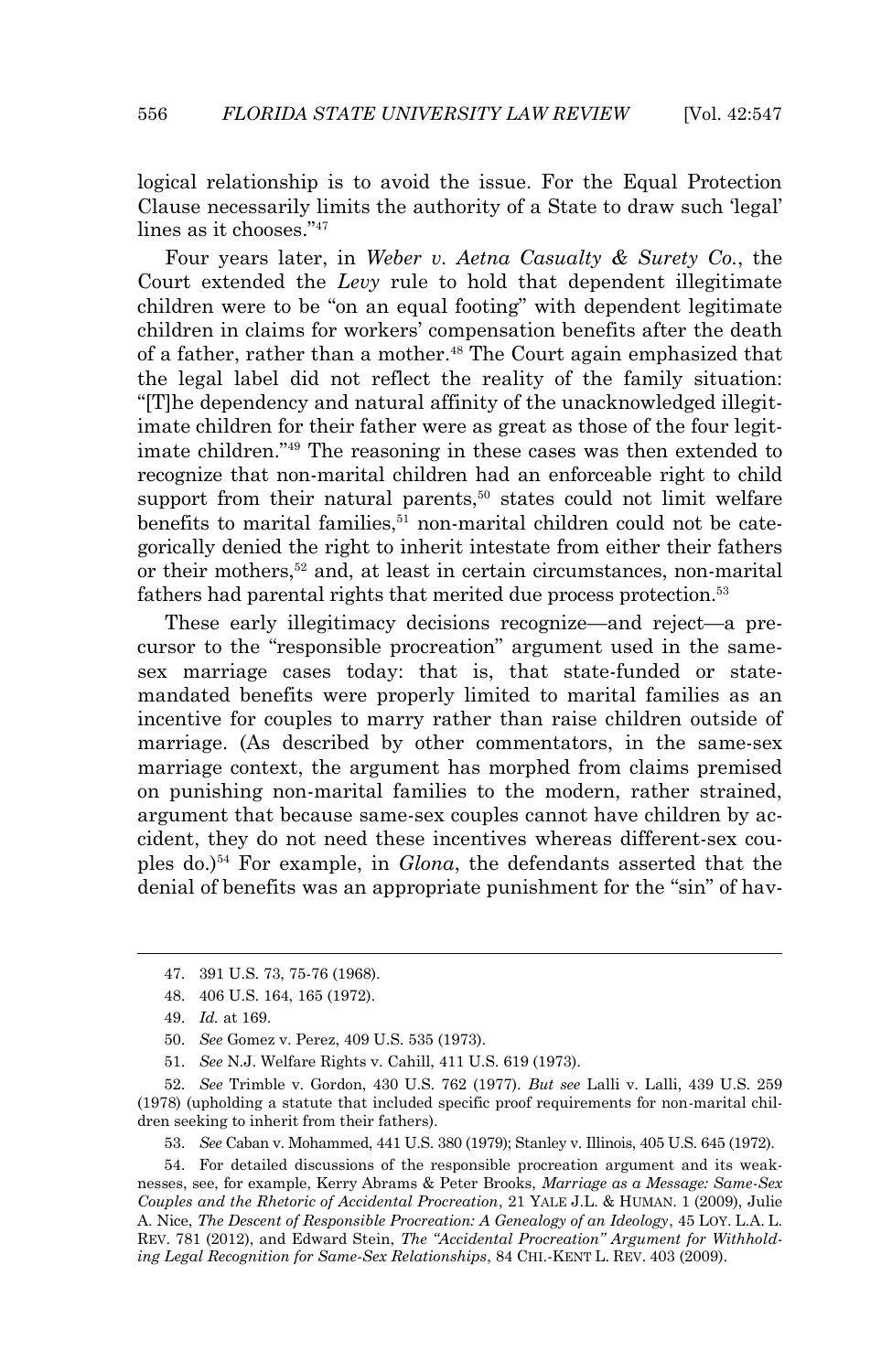ing engaged in non-marital sex.55 The Court rejected the argument, asserting it would be "farfetched to assume that women have illegitimate children so that they can be compensated in damages for their death."56 Similarly, in *Weber,* the defendant argued that it was justified in limiting wrongful death benefits to marital children to promote the state's interest in "protecting 'legitimate family relationships.'"57 While acknowledging the importance of the interest alleged, the Court concluded that the statute could not be said to "promote" marriage, because "it [cannot] be thought here that persons will shun illicit relations because the offspring may not one day reap the benefits of workmen's compensation."<sup>58</sup>

 In these illegitimacy cases, the Court also considered—and again rejected—claims that reliance on the marital status of the parents was appropriate because it was an effective proxy for the dependency of children. Although the Court acknowledged that abandoning the bright-line rule of marriage would lead to more difficult assessments of the substance of the relationship between the deceased parent and the child, the Court consistently (and rather cursorily) suggested that courts or agencies could adequately handle these questions. Thus, for example, the Court in *Glona* stated that its holding "may conceivably be a temptation to some to assert motherhood fraudulently," but asserted that such a question was merely one of "proof," and "where the claimant was clearly the mother," benefits could not be denied.<sup>59</sup>

States could require claimants to establish a *functional* relationship—i.e., dependency—where the benefits in question were designed to compensate family members for the loss of a provider.<sup>60</sup> The key move that the Court made was holding that the absence of a marital relationship between the adults could not be presumed to establish the absence of a functional relationship between the parent and his or her child.61 The Court assumed that claimants would be limited to

 $\overline{a}$ 

60. *See, e.g.*, *Weber*, 406 U.S. at 174-75 ("By limiting recovery to dependents of the deceased, Louisiana substantially lessens the possible problems of locating illegitimate children and of determining uncertain claims of parenthood. . . . Our ruling requires equality of treatment between two classes of persons the genuineness of whose claims the State might in any event be required to determine.").

61. *See id.* at 173 ("It may perhaps be said that statutory distinctions between the legitimate and illegitimate reflect closer family relationships in that the illegitimate is more often

<sup>55.</sup> Glona v. Am. Guar. & Liab. Ins. Co., 391 U.S. 73, 75 (1968).

<sup>56.</sup> *Id.* 

<sup>57.</sup> Weber v. Aetna Cas. & Sur. Co., 406 U.S. 164, 173 (1972) (quoting the earlier decision by the Louisiana Supreme Court in the case, Stokes v. Aetna Cas. & Sur. Co., 424 So. 2d 567, 570 (La. 1970)).

<sup>58.</sup> *Id.*

<sup>59.</sup> *Glona*, 391 U.S. at 76; *cf.* Gomez v. Perez, 409 U.S. 535, 538 (1973) ("We recognize the lurking problems with respect to proof of paternity. Those problems are not to be lightly brushed aside, but neither can they be made into an impenetrable barrier that works to shield otherwise invidious discrimination.").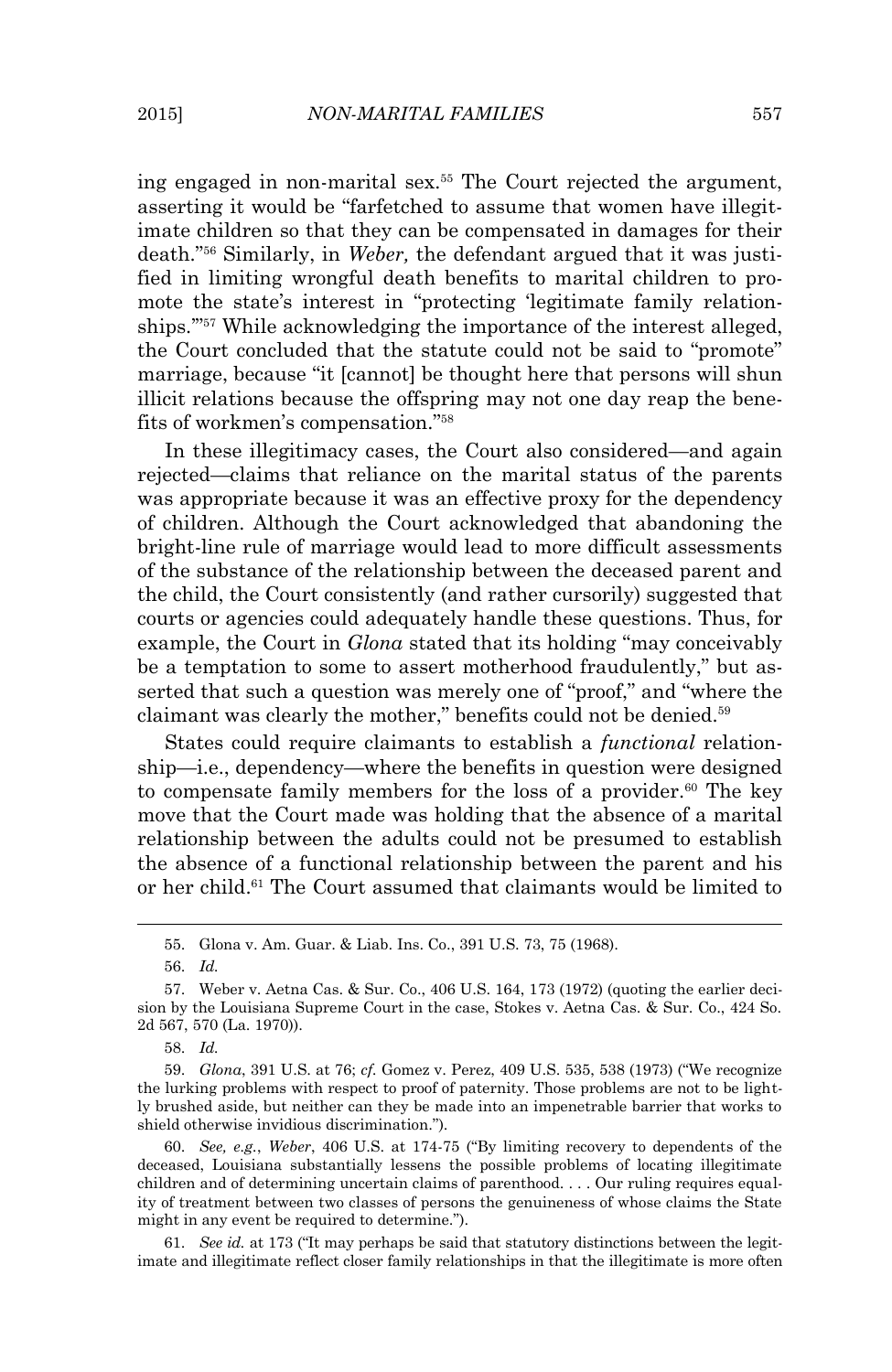biological offspring, but at the time biological testing was far less precise than it is today, and many of the cases arose after the putative parent had died.62 Evidence that an adult had *acted like* a parent by supporting the child, living with the child, or formally acknowledging the child was often deemed sufficient. In other words, a functional connection was grounds to infer a biological connection.

 Melissa Murray has persuasively argued that these decisions were less transformative than typically assumed because in each of these early cases, the Court compares the parent-child relationship—and, more surprisingly, the relationship between the parents—to a marital norm.63 Thus, she concludes, these and other cases from around the same time period that recognized parental rights of unmarried fathers "eliminate[d] some of the burdens of illegitimacy while maintaining a pro-marriage, pro-marital family impulse."64 This is an important insight, but it perhaps understates the symbolic and substantive importance of the Court's recognition of these non-marital families. Even if the Glonas and the Levys "looked like" marital families, the rule established by their wins reaches non-marital children whose families may depart from the marital norm more dramatically, so long as they establish dependency.<sup>65</sup> As a policy matter, a program that seeks to provide income to a dependent child in the event of the death of a parent *should* consider whether such dependency exists. The more important point, perhaps, is that we should not presume such dependency even when applied to marital children or marital couples.<sup>66</sup>

 To be sure, these early illegitimacy cases did not challenge the assumption that marriage could be used as a proxy for dependency between *adults*. <sup>67</sup> Indeed, in *Califano v. Boles*, a 1979 decision, the Supreme Court upheld a provision in the Social Security Act that made benefits available to the surviving *spouse* of a deceased wage-earner

64. *Id.* at 399; *see also id.* at 399-411 (making a similar critique of the reasoning in the cases concerning parental rights of unmarried fathers).

65. Here it may be important to distinguish between requiring a showing of dependency of a child on the deceased parent, which does seem legitimately related to the objective of these benefits plans, and requiring a showing of "marital"-like relationships between the nonmarried parents, which does not seem related to the objective of the benefits.

66. In fact, the Court in *Weber* emphasizes this point, noting that where a married couple had separated, the state likewise required a showing of dependency. 406 U.S. at 174 n.12 (citing Sandidge v. Aetna Cas. & Sur. Co., 29 So. 2d 522 (La. Ct. App. 1947)).

67. My thanks to Serena Mayeri for making this point to me.

not under care in the home of the father nor even supported by him . . . . Whatever the merits elsewhere of this contention, it is not compelling in a statutory compensation scheme where dependency on the deceased is a prerequisite to anyone's recovery.").

<sup>62.</sup> *See generally, e.g.*, *Paternity Tests: Blood Tests and DNA*, FINDLAW (last visited Feb. 17, 2015), http://files.findlaw.com/pdf/family/family.findlaw.com\_paternity\_paternitytests-blood-tests-and-dna.pdf.

<sup>63.</sup> Murray, *supra* note 37, at 393-99.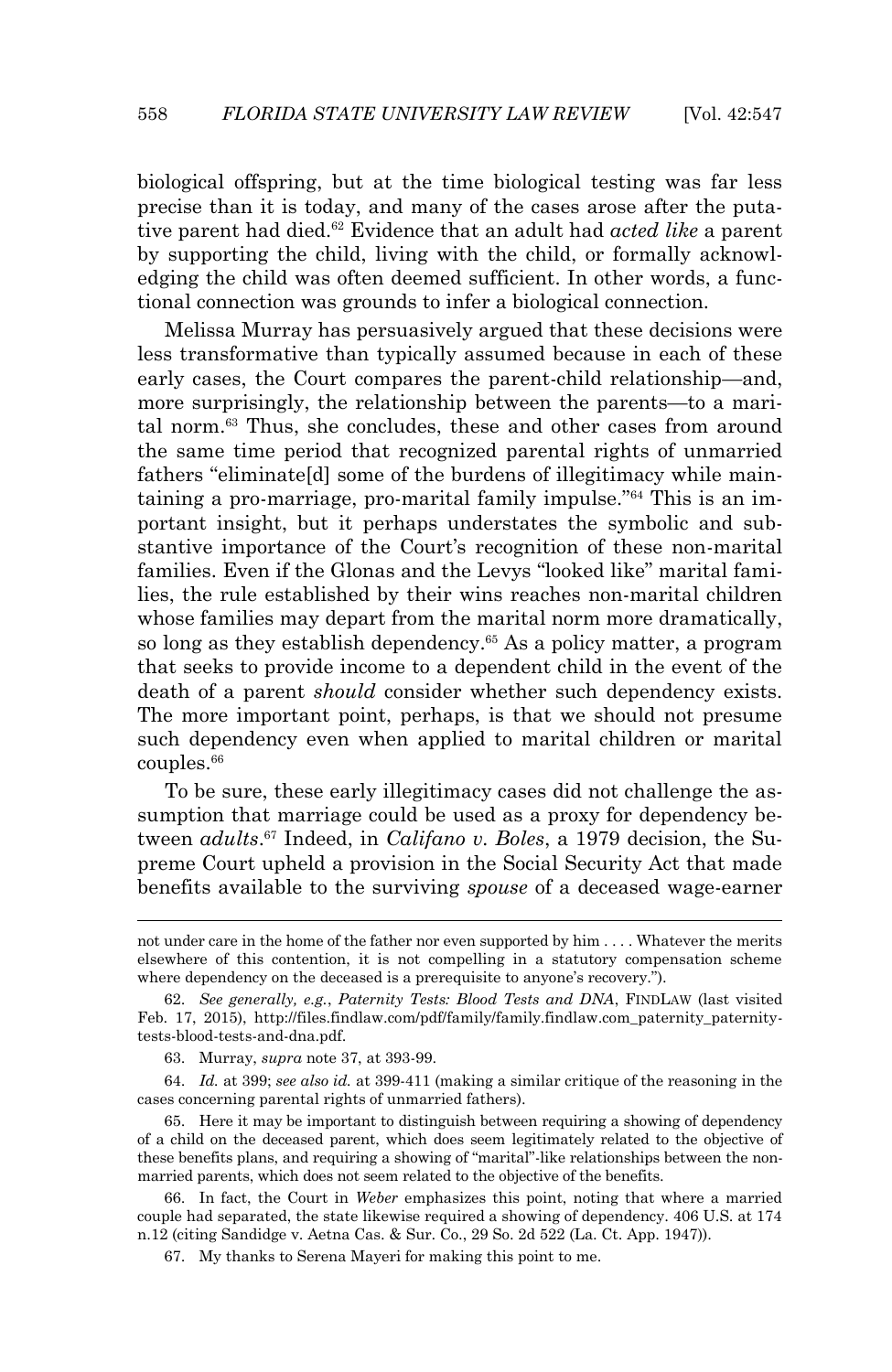who was raising the wage-earner's dependent child but denied benefits to a surviving *parent* who was raising a wage-earner's dependent child if she had not been married to the wage-earner.<sup>68</sup> Although the dissenters relied on *Levy*, *Weber*, and other cases concerning nonmarital children to argue that heightened scrutiny applied and that the denial was unconstitutional, the five-justice majority applied rational basis review and concluded that the distinction was "reasonable" because it was less likely that the unmarried surviving parent had been dependent on the wage-earner.<sup>69</sup>

 During the same time period, the Court also recognized the importance of extended family bonds. In *Moore v. City of East Cleveland*, a 1977 decision, the Court struck down a zoning ordinance that adopted such a narrow definition of who could live in a single-family home that it precluded a grandson from living with his grandmother, uncle, and cousin.<sup>70</sup> Again, the Court's rhetoric was soaring, not only protecting Ms. Moore's personal choice to live with both of her grandsons but also celebrating the values of kinship networks: "Even if conditions of modern society have brought about a decline in extended family households, they have not erased the accumulated wisdom of civilization, gained over the centuries and honored throughout our history, that supports a larger conception of the family."<sup>71</sup> *Moore* did not rely explicitly on the cases recognizing constitutional rights for non-marital children; rather, it drew on substantive due process decisions concerning choice in reproduction and childrearing decisions. But they were intimately connected. As Justice Brennan's concurrence pointed out, extended family networks were particularly prevalent within the African American community;<sup> $72$ </sup> this, in turn, was partially because black women were (and remain) disproportionately likely to have children outside of marriage and to rely on kin for support.73 In this respect, *Moore* gestures towards racial dynamics that likewise simmered under the surface in *Levy*, *Glona*, and *Weber*. 74

 $\overline{a}$ 

73. At the time that East Cleveland put the ordinance in place, it had a growing black middle class population; the ordinance was intended to reduce white flight and to distinguish the suburb from the "ghetto," typified by single, black women and their children, on the other side of the city line. *See generally* Peggy Cooper Davis, Moore v. East Cleveland*: Constructing the Suburban Family*, *in* FAMILY LAW STORIES (Carol Sanger ed., 2008).

74. Serena Mayeri shows that attorneys who litigated the non-marital recognition cases often highlighted the disparate racial impact of the policies; the Court, however, has not framed its analysis in racial terms. *See* Serena Mayeri, *Marital Supremacy and the Constitution of the Non-Marital Family*, 104 CALIF. L. REV. (forthcoming 2015) (on file with author).

<sup>68. 443</sup> U.S. 282, 289 (1979).

<sup>69.</sup> *Id.*

<sup>70. 431</sup> U.S. 494, 496 n.2, 500 (1977).

<sup>71.</sup> *Id.* at 505.

<sup>72.</sup> *Id.* at 509 (Brennan, J., concurring).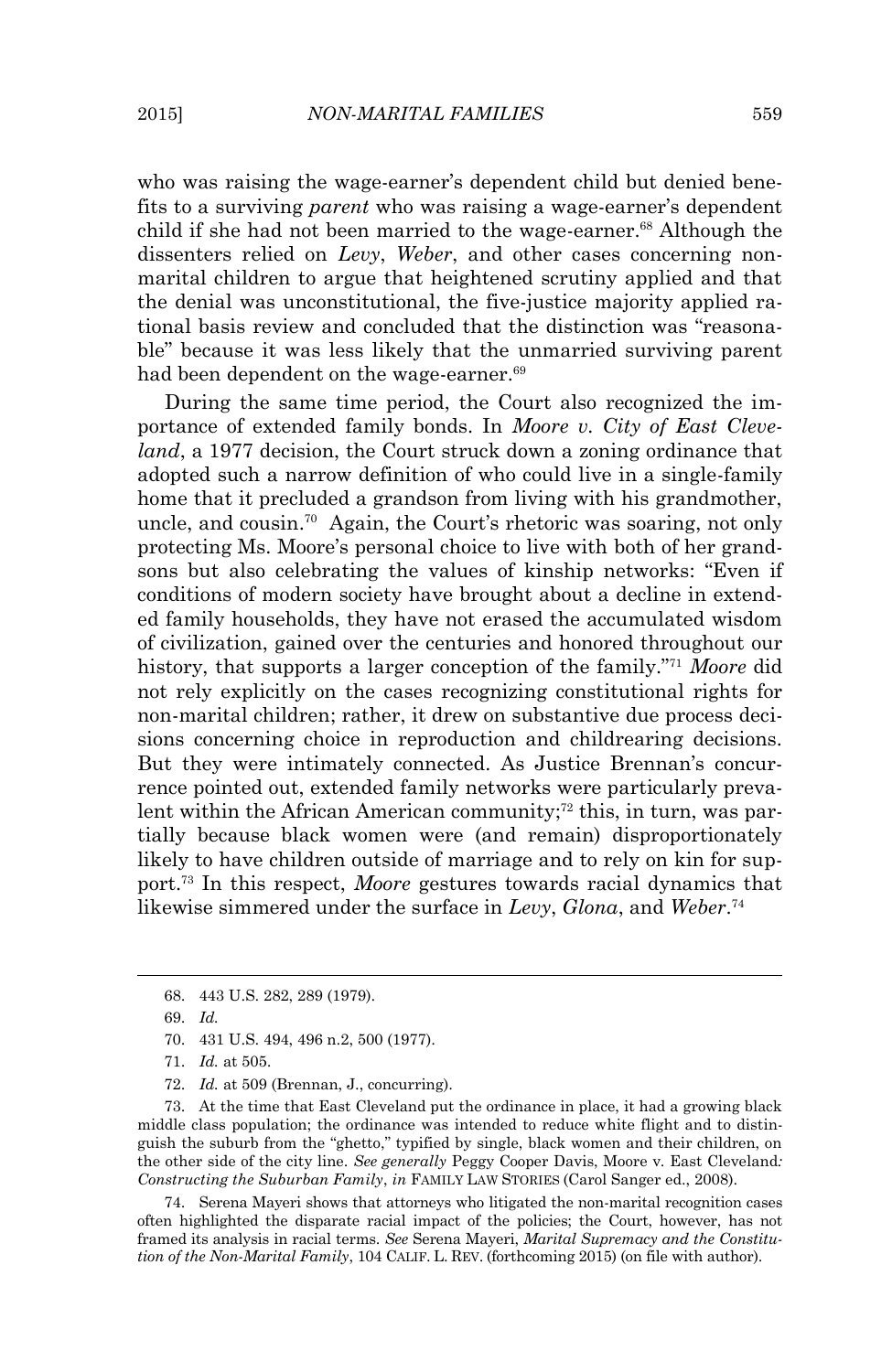*Levy*, *Glona*, *Weber*, and their progeny, together with *Moore*, were important milestones in broadening constitutional understandings of the family beyond the "traditional" nuclear family of married parents living with children.75 Both doctrinally and rhetorically, they affirmed that parent-child relationships formed outside of marriage, as well as extended kinship networks, can be "real" family relationships. As family forms have further diversified in recent years, courts and legislators have been increasingly open to recognizing "de facto" parental relationships, formed in the absence of either a biological connection or a legal parental relationship, as giving rise to enforceable rights and responsibilities.76 Courts have also been increasingly willing to recognize that intimacy between adults can give rise to dependency and reliance, enforceable through express or implied contract law, even in the absence of marriage.77 These developments offer a strong basis for building a broader conception of the family that merits constitutional protection and respect and reconsidering government policies that use marriage as the primary or sole marker of intimate adult relationships.

 A somewhat similar trajectory can be seen if one looks at the Supreme Court's decisions concerning sexual intimacy outside of marriage. In *Griswold v. Connecticut*, the Court protected the right of couples to make choices regarding contraception within the "sacred" space of marriage.78 But by the time the Court decided *Eisenstadt v. Baird* in 1972, it expressed the privacy right at issue as the right of an "*individual*, married or single, to be free from unwarranted governmental intrusion into matters so fundamentally affecting a person as the decision whether to bear or beget a child."79 And then in *Lawrence v. Texas*, the Court relied on *Eisenstadt* to protect adults' rights to make decisions regarding sexual intimacy in the privacy of their

<sup>75.</sup> That said, the Supreme Court continues to sometimes privilege parental claims stemming from marital relationships over biological or functional relationships, as evidenced most strongly in the splintered opinions in *Michael H. v. Gerald D.*, 491 U.S. 110 (1989). For a discussion of legal disadvantages for non-marital children that persists today, see generally Solangel Maldonado, *Illegitimate Harm: Law, Stigma, and Discrimination Against Nonmarital Children*, 63 FLA. L. REV. 345 (2011).

<sup>76.</sup> *See* Courtney G. Joslin, *Leaving No (Nonmarital) Child Behind*, 48 FAM. L. Q. 495 (2014) (discussing the expansion of parenting rights in these contexts but warning that expansion of marriage equality could erode some of this progress); *cf.* Courtney Megan Cahill, *Regulating at the Margins: Non-Traditional Kinship and the Legal Regulation of Intimate and Family Life*, 54 ARIZ. L. REV. 43, 53-65 (2012) (arguing that through legal regulation of de facto parentage and domestic partnerships, courts and legislatures express idealized normative expectations of what parenting and marriage "should" look like, even though constitutional privacy protections prohibit the state from regulating these relationships more directly).

<sup>77.</sup> *See generally, e.g.*, CYNTHIA GRANT BOWMAN, UNMARRIED COUPLES, LAW, AND PUBLIC POLICY (2010).

<sup>78. 381</sup> U.S. 479, 486 (1965).

<sup>79. 405</sup> U.S. 438, 453 (1972).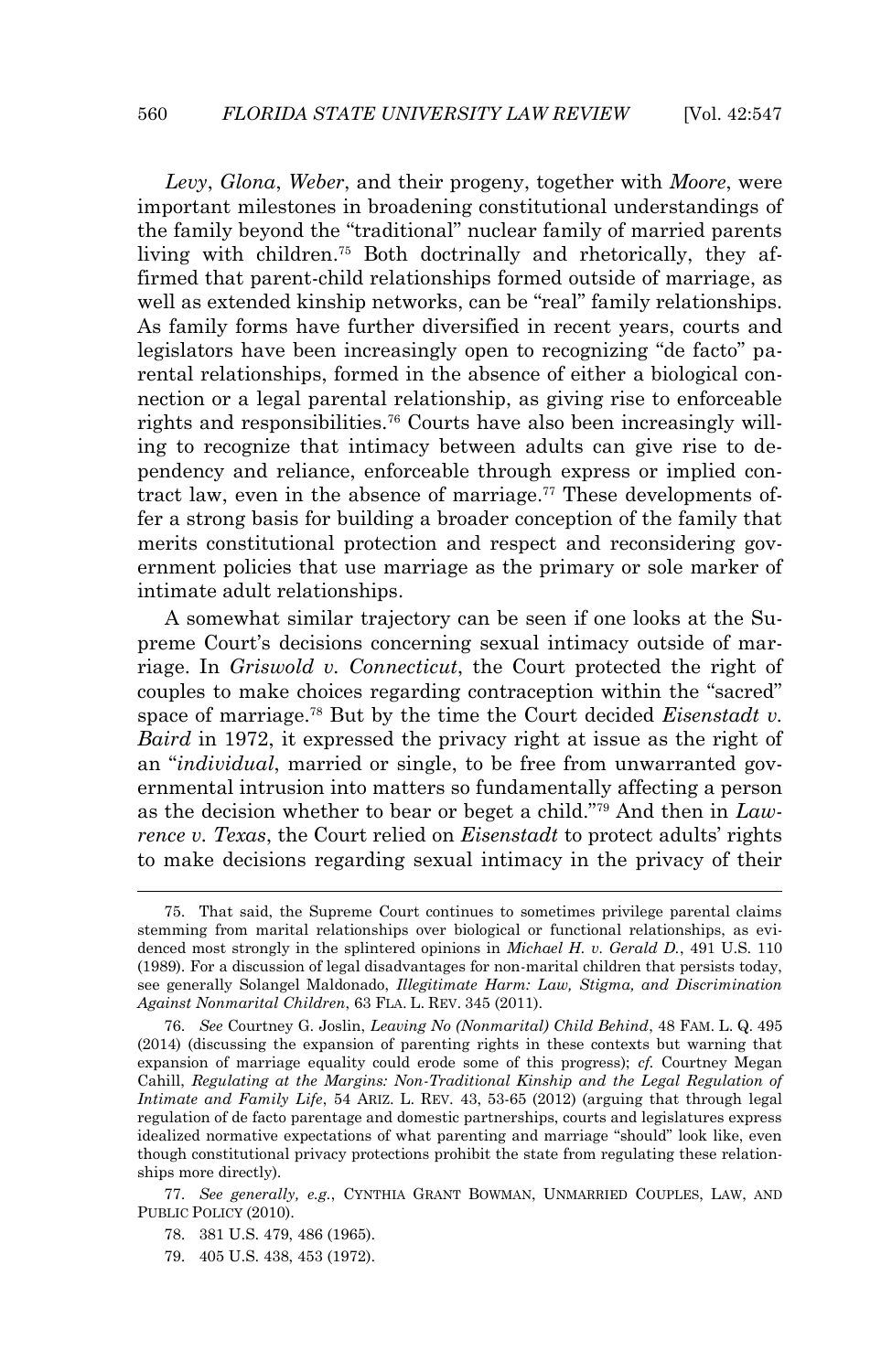homes, even though the same-sex couple involved was incapable of procreating and (at that time) legally prohibited from marrying.<sup>80</sup> Notably, *Lawrence* does not just grudgingly tolerate non-marital sexual conduct. The decision celebrated the "autonomy of self that includes freedom of thought, belief, expression, and certain intimate conduct."81 Accordingly, the road from *Griswold* to *Eisenstadt* to *Lawrence* seems to describe a move from sanctioning and regulating sexual conduct as permissible only within marriage, to acknowledging and respecting personal choices to engage in sexual conduct outside of marriage.<sup>82</sup>

 That said, even before *Windsor*, some commentators argued that the liberty established by *Lawrence* was, as Katherine Franke expressed it, a "domesticated liberty."<sup>83</sup> *Lawrence* protected sexual decision-making, but emphasized that it occurred within the privacy of the home.<sup>84</sup> Moreover, the decision's rhetoric suggested that its animating concern was protecting the sexual intimacy of wellestablished couples with a "personal bond that is more enduring" than the sexual contact itself.85 The lawyers for John Geddes Lawrence and Tyron Garner at least tacitly encouraged the Court to assume that their clients were such a couple, although we now know that they were casual acquaintances who denied having had sexual relations at all.<sup>86</sup>

 *Windsor* suggests that these concerns regarding *Lawrence*'s scope and foundation were well grounded. Now that same-sex couples *may* marry in many states, Justice Kennedy, again writing for the Court, clearly suggests that they *should* marry. Sexual intimacy, the Court (again) suggests, is best and most properly expressed within the heavily regulated institution of marriage. *Windsor* threatens to undermine the hard-fought protections for non-marital children and for sexual autonomy outside of marriage.

 $\overline{a}$ 

83. Katherine M. Franke, *The Domesticated Liberty of* Lawrence v. Texas, 104 COLUM. L. REV. 1399 (2004); *see also* Dale Carpenter, *Is* Lawrence *Libertarian?*, 88 MINN. L. REV. 1140 (2004); David D. Meyer, *Domesticating* Lawrence, 2004 U. CHI. LEGAL F. 453.

85. *Id.*

<sup>80. 539</sup> U.S. 558, 566 (2003).

<sup>81.</sup> *Id.* at 562.

<sup>82.</sup> In fact, although *Eisenstadt* explicitly preserved the right of the state to criminalize non-marital sex through fornication statutes, *see Eisenstadt*, 405 U.S. at 449-50, courts and commentators have interpreted *Lawrence* as signaling that such criminal statutes are probably unconstitutional. *See, e.g.*, Martin v. Ziherl, 607 S.E.2d 367 (Va. 2005). A federal district court in Utah recently relied on *Lawrence* to hold that criminalizing polygamous relationships is also unconstitutional. *See* Brown v. Buhman, 947 F. Supp. 2d 1170 (D. Utah 2013).

<sup>84.</sup> *Lawrence*, 539 U.S. at 567.

<sup>86.</sup> *See* DALE CARPENTER, FLAGRANT CONDUCT: THE STORY OF *LAWRENCE V.TEXAS* (2012).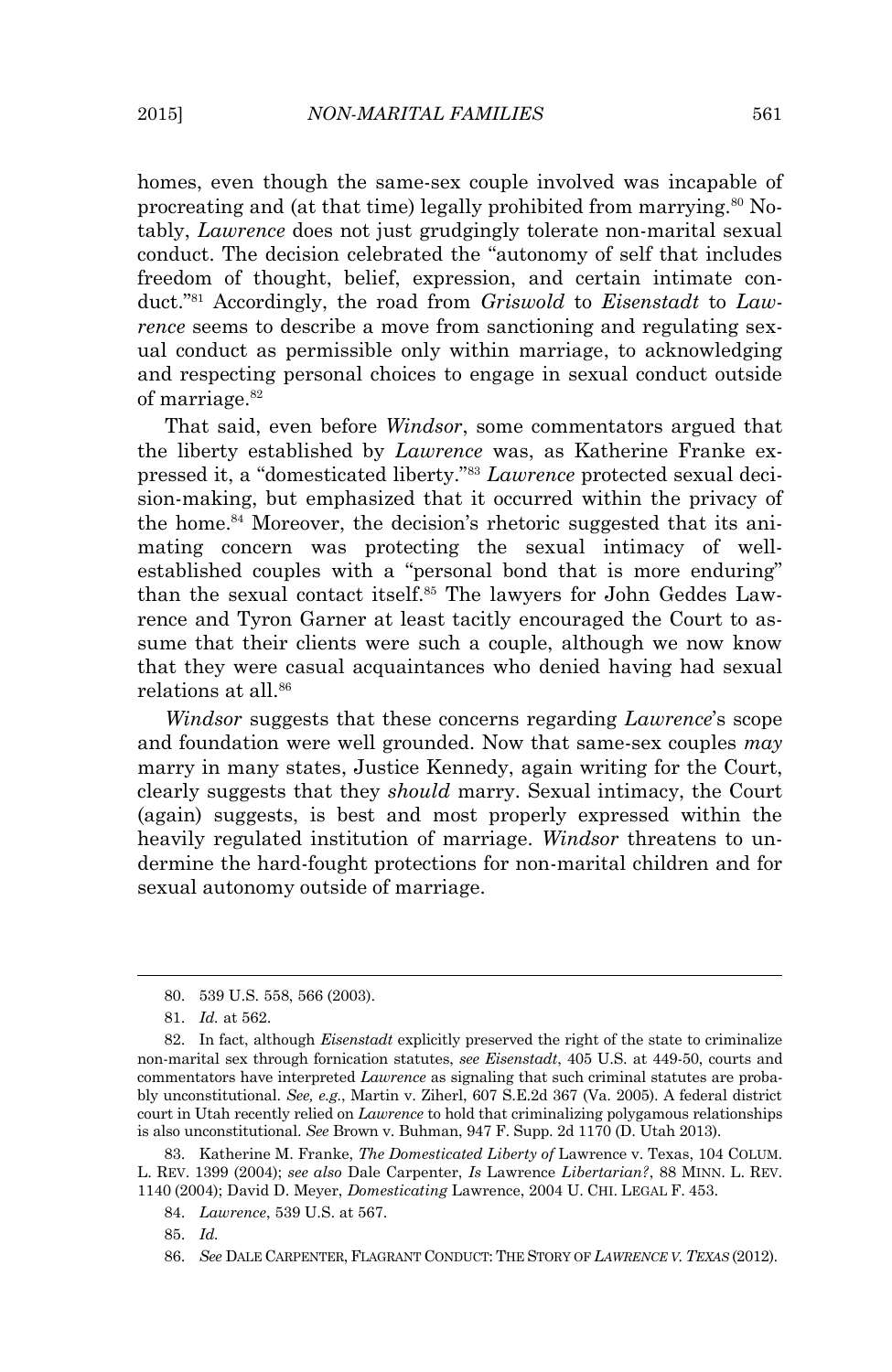#### IV. NON-MARITAL RECOGNITION AFTER *WINDSOR*

 In the years leading up to *Windsor*, gay and lesbian couples built on the foundational Supreme Court decisions discussed in Part III to challenge the denial of state or private benefits. Some of these cases predated the possibility of marriage at all, relying on guarantees of equal employment or more general equality principles to challenge the categorical denial of benefits to same-sex couples that were routinely provided to different-sex couples.<sup>87</sup> More recently, cases were brought when marriage rights were available in some jurisdictions but not in those where the plaintiffs lived,<sup>88</sup> or to challenge state counterparts to DOMA that stripped away the right to domestic partner benefits that plaintiff couples had previously enjoyed.<sup>89</sup> These claims, like the illegitimacy claims described above, argued that marriage was an insufficiently precise proxy for achieving legitimate governmental objectives—like recognizing long-term, committed relationships—and accordingly, that categories needed to be broadened to recognize same-sex couples. Courts often agreed.<sup>90</sup>

 The symposium at which I first presented this Essay was held in January 2014. At that time, I posited that a similar strategy could be used to challenge the federal marriage discrimination that persists even after DOMA's categorical ban on federal recognition was struck down. As I discuss in an essay published at about the same time as the symposium was held, same-sex couples are currently sorted into three tiers, with married couples who live in states that recognize their marriages receiving full federal marriage benefits; same-sex married couples who live in states that refuse to recognize their marriages receiving most, but not all, federal benefits; and same-sex couples who are unmarried, even those in civil unions or domestic part-

89. *See* Bassett v. Snyder, 951 F. Supp. 2d 939 (E.D. Mich. 2013) (challenging state law eliminating ability of public employers to provide medical and fringe benefits to unmarried co-habitants of public employees); Collins v. Brewer, 727 F. Supp. 2d 797 (D. Ariz. 2010), *aff'd sub nom* Diaz v. Brewer, 656 F.3d 1008 (9th Cir. 2011).

<sup>87.</sup> *See, e.g.*, Rutgers Council of AAUP Chapters v. Rutgers State Univ., 689 A.2d 828 (N.J. Super. Ct. App. Div. 1997); Tanner v. Or. Health Scis. Univ., 971 P.2d 435, 447-48 (Or. Ct. App. 1998); Phillips v. Wis. Pers. Comm'n, 482 N.W.2d 121, 123 (Wis. Ct. App. 1992); *see also* Levin v. Yeshiva Univ., 754 N.E.2d 1099 (N.Y. 2001) (challenging a university policy of making certain housing available only to "married" students).

<sup>88.</sup> *See, e.g.*, Alaska Civil Liberties Union v. Alaska, 122 P.3d 781 (Alaska 2005) (challenging state and city policies limiting availability of health insurance and other employment benefits to spouses of employees); Donaldson v. Montana, 292 P.3d 364, 364 (Mont. 2012) (broad claim seeking an injunction to order the legislature to enact a statutory scheme that would provide the equivalent of marital benefits to same-sex couples who were in committed relationships but were precluded from marrying); Bedford v. N.H. Cmty. Technical Coll. Sys., Nos. 04-E-229, 04-E-230, 2006 WL 1217283, at \*6 (N.H. May 3, 2006).

<sup>90.</sup> *See, e.g.*, *Bassett*, 951 F. Supp. 2d at 973 (providing employment benefits to samesex partners); *Alaska Civil Liberties Union*, 122 P.3d at 793-94 (similar); *Bedford*, 2006 WL 1217283, at \*9 (similar); *Tanner*, 971 P.2d at 448 (similar); *see also Levin*, 754 N.E.2d at 1111 (providing same-sex couples access to married student housing).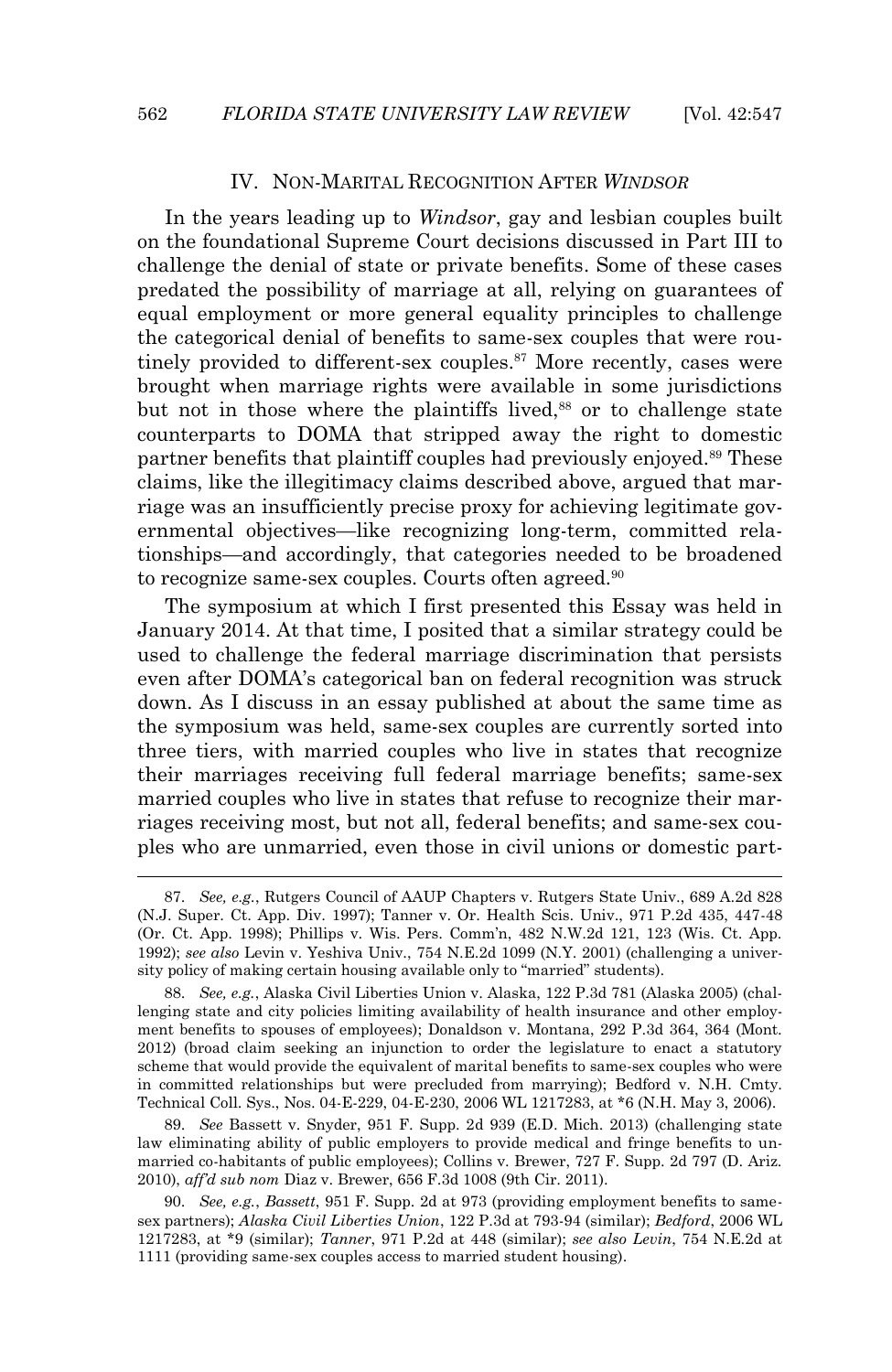nerships that are functional equivalents to marriage under state law, receiving almost no federal recognition.<sup>91</sup> The government has mitigated the problem considerably by adopting place-of-celebration rules to determine which marriages are lawful in virtually all instances, except where clearly barred by statutory language or regulatory language.92 But some key benefits—most notably Social Security recognition and certain veterans benefits—remain, as of March 2015 at least, unavailable to married couples who live in non-recognition  $states.<sup>93</sup>$ 

This denial could be challenged on constitutional grounds.<sup>94</sup> That is, federal laws typically use marriage as an administratively convenient mechanism for identifying couples who are likely to have made a long-term commitment to each other, and/or likely to have intertwined finances.95 Same-sex married couples living in non-recognition states have made the same level of legal commitment to each other as other spouses have; they are lawfully married. Their marriages are also administered and recorded by *a* state, simply not the state in which they happen to live. Since the federal government routinely recognizes the validity of marriages from all fifty states, it should be inapposite *which* state marries a given couple, so long as *some* state does.96 In other words, it is hard to see how a policy that denies recognition to valid out-of-state marriages is sufficiently tailored to

 $\overline{a}$ 

94. Indeed, there have reportedly been several law suits filed challenging the Social Security Administration's refusal to recognize out-of-state marriages of applicants. *See*  Paula Span, *Spouses Denied Social Security Survivors' Benefits*, N.Y. TIMES: THE NEW OLD AGE (Nov. 11, 2014, 11:49 AM), http://newoldage.blogs.nytimes.com/2014/11/11/spousesdenied-social-security-survivors-benefits/?\_r=0.

95. *See* Widiss, *supra* note 91, at 46-48, and sources cited therein.

96. One could imagine an argument that the federal government has a federalismbased interest in respecting a couple's domicile state's policy choice to refuse to recognize a marriage. That argument, however, would be hard to square with the aggressive approach the federal government has taken in adopting place-of-celebration rules wherever possible. The current policy means that federal policies intended to work together may not do so, because couples are considered married for some purposes (e.g., tax) but not married for others (e.g., Social Security). Moreover, prior to the current debate over same-sex marriage, domicile rules in these statutes typically had little significance, since one state almost always recognized valid marriages from other states, even if their substantive rules regarding marriage eligibility varied. *See* Widiss, *supra* note 91, at 52.

<sup>91.</sup> *See* Deborah A. Widiss, *Leveling Up After DOMA*, 89 IND. L.J. 43, 51-53 (2014). More recent developments in federal recognition are discussed in Deborah A. Widiss & Andrew Koppelman, *A Marriage by Any Other Name: Why Civil Unions Should Receive Federal Recognition*, IND. J. L. & SOC. EQUALITY (forthcoming 2015) (on file with author).

<sup>92.</sup> *See id.*

<sup>93.</sup> *See id.* For a long time after *Windsor* was decided, married couples who lived in non-recognition states were also not recognized as spouses under the Family and Medical Leave Act (FMLA), but in February 2015, the Department of Labor changed the regulations to replace the domicile approach with a place-of-celebration approach, effective March 27, 2015. *See* Definition of Spouse Under the Family and Medical Leave Act, 80 Fed. Reg. 9989 (Mar. 27, 2015) (to be codified at 29 C.F.R. pt. 825).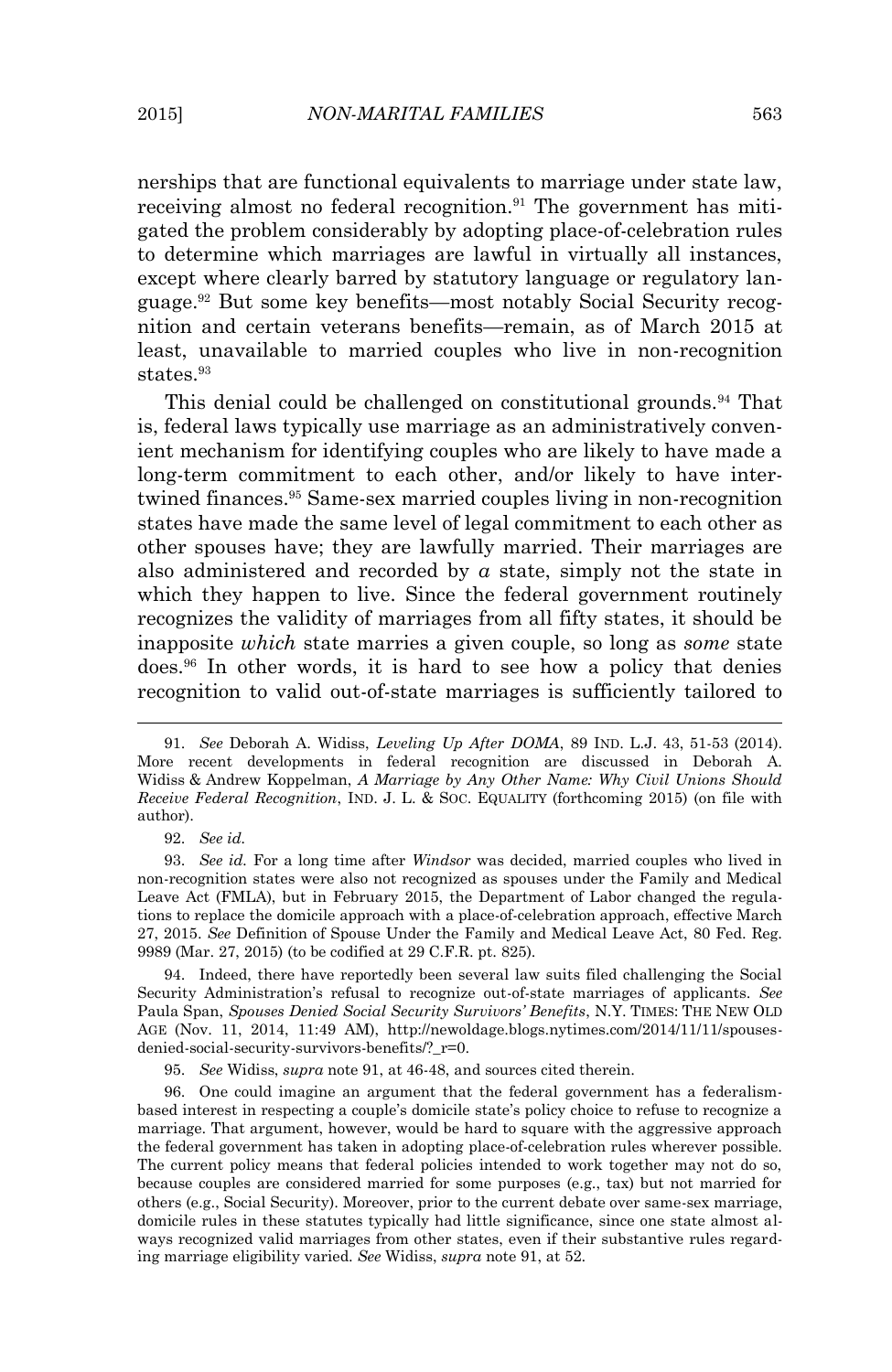achieve legitimate government objectives to pass even rational basis review, let alone any kind of heightened scrutiny that might apply.<sup>97</sup>

 The federal government's refusal to recognize civil unions and domestic partnerships that offer full spousal benefits and obligations under state law is also open to challenge. Federal agencies have offered little explanation for this exclusion other than the fact that relevant statutes reference "marriage" or "spouse."98 As I argue elsewhere, this is an unduly literalist approach to statutory interpretation.99 Federal law generally looks to state law to identify valid marriages, and under state law, these alternative statuses are generally included *within* state definitions of marriage or spouse.<sup>100</sup> And again, there probably is insufficient justification for refusing to recognize such statuses to pass constitutional scrutiny. Couples who have

98. *See, e.g.*, Federal Employees Health Benefits Program, 78 Fed. Reg. 64,873 (proposed Oct. 30, 2013) (to be codified at 5 C.F.R. pts. 890, 892, 894) (citing 5 U.S.C. § 8901(5) (2012) (Office of Personnel Management regulations stating benefits could not be provided to domestic partners because the relevant statute "defines 'member of [employee's] family' to mean the employee's 'spouse' and certain children.")); Rev. Rul. 2013-17, 2013-38 I.R.B. 201 (IRS opinion letter categorically denying recognition to civil unions or domestic partnerships without offering a rationale). There are a few agencies that recognize civil unions and domestic partnerships for some purposes, most prominently of which, the Social Security Agency, applies a statute that incorporates consideration of state intestacy law. *See*  SOC. SEC. ADMIN., PROGRAM OPERATIONS MANUAL SYSTEM, GN 00210.001 WINDSOR SAME-SEX MARRIAGE CLAIMS—INTRODUCTION (2014), *available at* https://policy.ssa.gov/poms.nsf/ 1nx/0200210001.

99. *See generally* Widiss & Koppelman, *supra* note 91.

 $\overline{a}$ 

100. *See, e.g.*, COLO. REV. STAT. § 14-15-107(1) (2013) (containing almost identical language); NEV. REV. STATS. § 122A.200(1)(a) (2009) ("Domestic partners have the *same rights, protections, and benefits, and are subject to the same responsibilities, obligations, and duties under law*, whether they derive from statutes, administrative regulations, court rules, government policies, common law, or any other provisions or sources of law, *as are granted to and imposed upon spouses*." (emphasis added)); N.J. STAT. ANN. § 37:1-33 (West 2007) ("Whenever in any law, rule, regulation, judicial or administrative proceeding or otherwise, reference is made to 'marriage,' 'husband,' 'wife,' 'spouse,' 'family,' 'immediate family,' 'dependent,' 'next of kin,' 'widow,' 'widower,' 'widowed' or another word which in a specific context *denotes a marital or spousal relationship, the same shall include a civil union* . . . ." (emphasis added)); *see also* Widiss & Koppelman, *supra* note 91 (referencing additional statutes).

<sup>97.</sup> Most recent decisions assessing the constitutionality of discrete denials of "marital" benefits to same-sex couples have treated the classification as being based on sexual orientation, since gay and lesbian couples are prohibited from marrying. *See, e.g.*, *Bassett*, 951 F. Supp. 2d at 963 ("[The act] explicitly incorporates statutes that draw classifications based on sexual orientation and renders access to benefits legally impossible only for gay and lesbian couples."); Collins v. Brewer*,* 727 F. Supp. 2d 797, 803 (D. Ariz. 2010) (because the act "makes benefits available on terms that are a legal impossibility for gay and lesbian couples," it "unquestionably imposes different treatment on the basis of sexual orientation"), *aff'd sub nom* Diaz v. Brewer, 656 F.3d 1008 (9th Cir. 2011). A growing number of federal courts have held that classifications on the basis of sexual orientation trigger heightened scrutiny. *See, e.g.*, Smithkline Beecham Corp. v. Abbott Labs., 704 F.3d 471 (9th Cir. 2014); Katie Eyer, *Lower Court Popular Constitutionalism*, 123 YALE L.J. ONLINE 197 (2013), *available at* http://yalelawjournal.org/2013/9/15/eyer.html (collecting and discussing numerous lower court decisions that have applied heightened scrutiny to classifications on the basis of sexual orientation).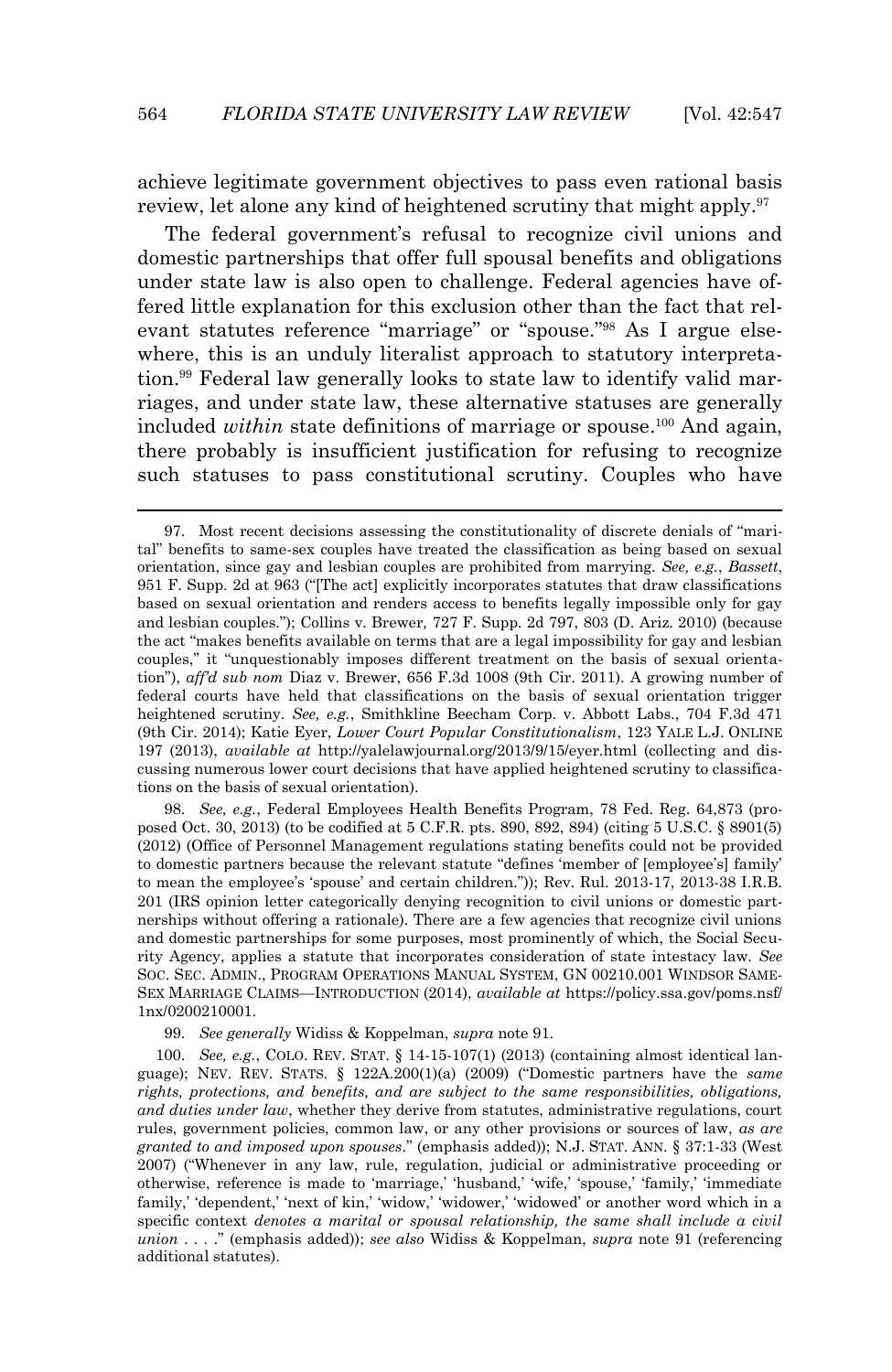formed these relationships have made precisely the same legal commitment to each other as spouses have. Since the statuses are—like marriage—recorded, administered, and dissolved by states, recognition would be unlikely to impose significant additional, administrative burdens on the federal government. A pre-*Windsor* challenge to the IRS's refusal to recognize California domestic partnerships and marriages continued even after *Windsor* as a more narrow challenge to the ongoing refusal to recognize domestic partnerships.101 The plaintiffs contended that even though California now permits samesex couples to marry, some of the couples who formed domestic partnerships no longer had the capacity to marry, and that their earlier legal unions should be recognized by the federal government as eligible for "marital" rights and benefits. <sup>102</sup> The district court, however, dismissed the claim on the ground that such individualized barriers could not be addressed in a class action.<sup>103</sup>

 My hope when I first developed these ideas was that constitutional litigation or policy advocacy could benefit not only same-sex couples in formal legal statuses who were—and still are—denied federal recognition, but also that it could be instrumental in rethinking the out-size importance of marriage in federal policies more generally.<sup>104</sup> Since the time that I began to develop these ideas, however, the focus has shifted strongly to challenging the underlying discrimination implicit in state bans on same-sex marriage rather than the refusal to broaden access to federal "marital" rights. Same-sex couples have been remarkably successful in these cases. According to the advocacy group, Freedom to Marry, which tracks marriage litigation, as of January 2015, the win-loss record since *Windsor* was decided is sixtyone to five.105 In light of the tidal wave of victories, I certainly do not question or regret advocates' focus on securing marriage equality in all states. I celebrate these wins.

 I write this Essay, however, with an eye towards the non-marital recognition questions that will persist even if—and after—the Supreme Court strikes down all state bans on same-sex marriage. That is, the plaintiffs in the marriage equality cases obviously seek to be married. They should be able to do so. But same-sex couples more generally, like different-sex couples, must determine whether

<sup>101.</sup> *See* Responsive Brief of Plaintiff Class Re Subsequent Legal Developments at 1, Dragovich v. U.S. Dep't of Treasury, No. CV-4:10-01564-CW (N.D. Cal. Mar. 6, 2014).

<sup>102.</sup> *Id.*

<sup>103.</sup> Dragovich v. U.S. Dep't of Treasury, No. CV-4:10-01564-CW (N.D. Cal. Dec. 4, 2014).

<sup>104.</sup> *See* Widiss, *supra* note 91, at 62-65 (discussing some federal policies that should permit broader eligibility and others that could be tailored more narrowly).

<sup>105.</sup> FREEDOM TO MARRY, *Marriage Rulings*, *supra* note 5.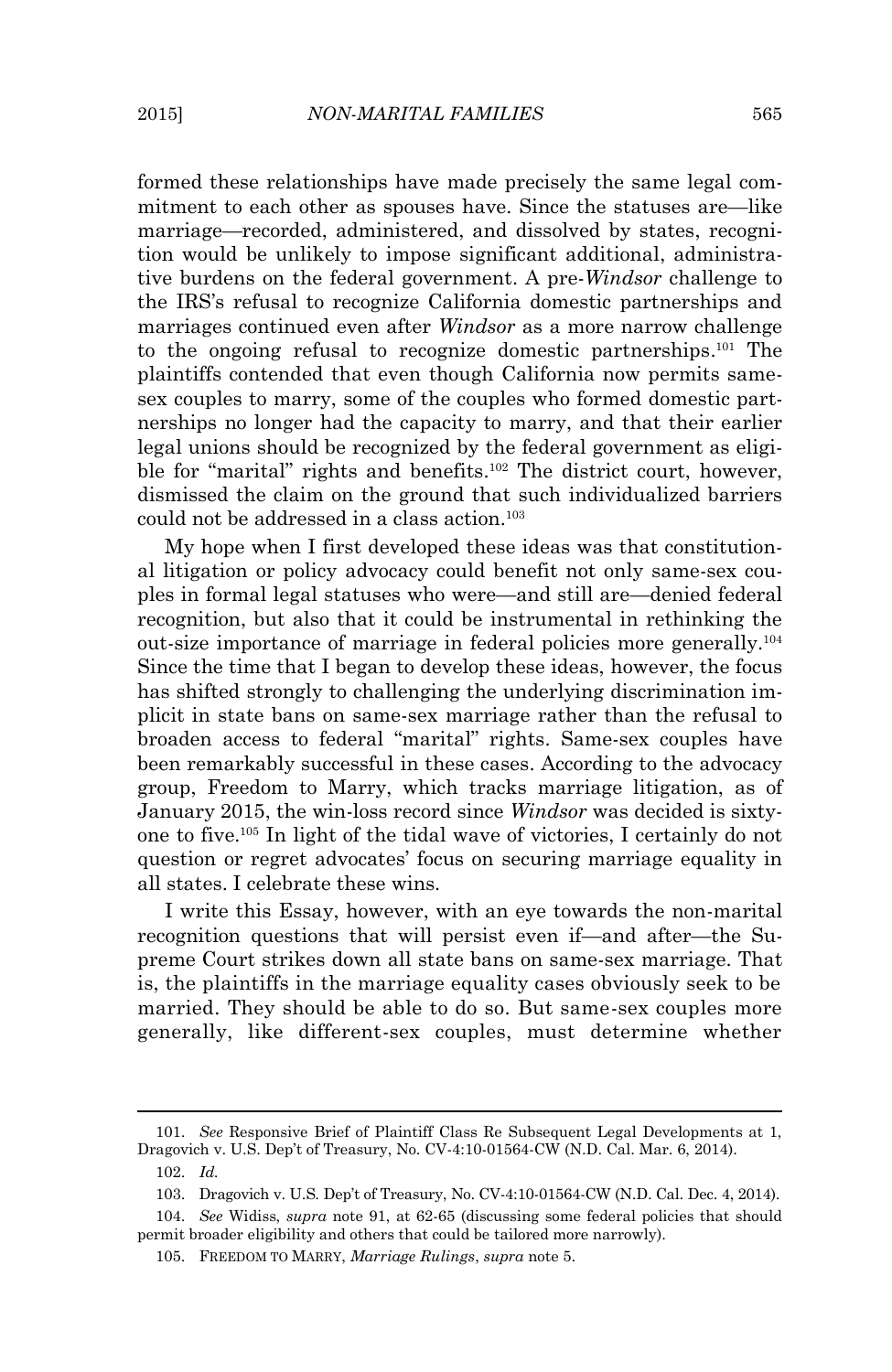and when to marry. In other words, even after marriage equality, there will be same-sex couples, including couples raising children, who are not married.

#### V. NON-MARITAL RECOGNITION AFTER *OBERGEFELL*?

 The expansion of marriage rights for same-sex couples, including a potential victory in *Obergefell*, comes as marriage rates in this country generally are at an all-time low, and non-marital childbearing is at an all-time high. Barely half of all adults are currently married, as compared to seventy-two percent of adults in 1960.<sup>106</sup> Approximately half of all marriages end in divorce.<sup>107</sup> More than forty percent of children born in America today are born to unmarried parents.108 And although approximately half of those unmarried parents are living together when their children are born, very few remain together five years later; many of these individuals go on to have children with multiple partners.<sup>109</sup> It is also quite common to live with extended family networks and for grandparents, in particular, to play a major role in caring for children.110 Moreover, all of these trends vary highly according to social class, educational achievement, and race. Women with more education and higher levels affluence marry later than women with less; ultimately, however, they are more likely to marry and *far* less likely to divorce.<sup>111</sup> Whites and Asians are much more likely to marry than Blacks and Latinos.112 Conversely, rates of unmarried child-bearing are higher for Blacks and Latinos than for Whites, although they are also quite high among relatively poor and/or uneducated white women.<sup>113</sup> The cumulative upshot of these various trends is that it is extremely common for American

<sup>106.</sup> D'VERA COHN ET AL., PEW RESEARCH CTR., BARELY HALF OF U.S. ADULTS ARE MARRIED — A RECORD LOW (2011), *available at* http://www.pewsocialtrends.org/files/2011/ 12/Marriage-Decline.pdf.

<sup>107.</sup> *See, e.g.*, Cherlin, *supra* note 15, at 404-05.

<sup>108.</sup> *See* sources cited *supra* note 14.

<sup>109.</sup> *See, e.g.*, Cherlin, *supra* note 15, at 406-07.

<sup>110.</sup> *See, e.g.*, *id.* at 413-14.

<sup>111.</sup> *See, e.g.*, *id.* at 404-05.

<sup>112.</sup> U.S. BUREAU OF LABOR STATISTICS, MONTHLY LABOR REVIEW, MARRIAGE AND DIVORCE: PATTERNS BY GENDER, RACE, AND EDUCATIONAL ATTAINMENT 6-7 (2013); JONATHAN VESPA ET AL., U.S. CENSUS BUREAU, AMERICA'S FAMILIES AND LIVING ARRANGEMENTS: 2012 (2013).

<sup>113.</sup> *See, e.g.*, CHILD TRENDS DATA BANK, BIRTHS TO UNMARRIED WOMEN (2014), *available at* http://www.childtrends.org/?indicators=births-to-unmarried-women (gathering statistics from multiple reports); *see also* KATHRYN EDIN & MARIA KEFALAS, PROMISES I CAN KEEP: WHY POOR WOMEN PUT MOTHERHOOD BEFORE MARRIAGE 226 (2005) (sociological study of non-marital parenting by poor women in Philadelphia).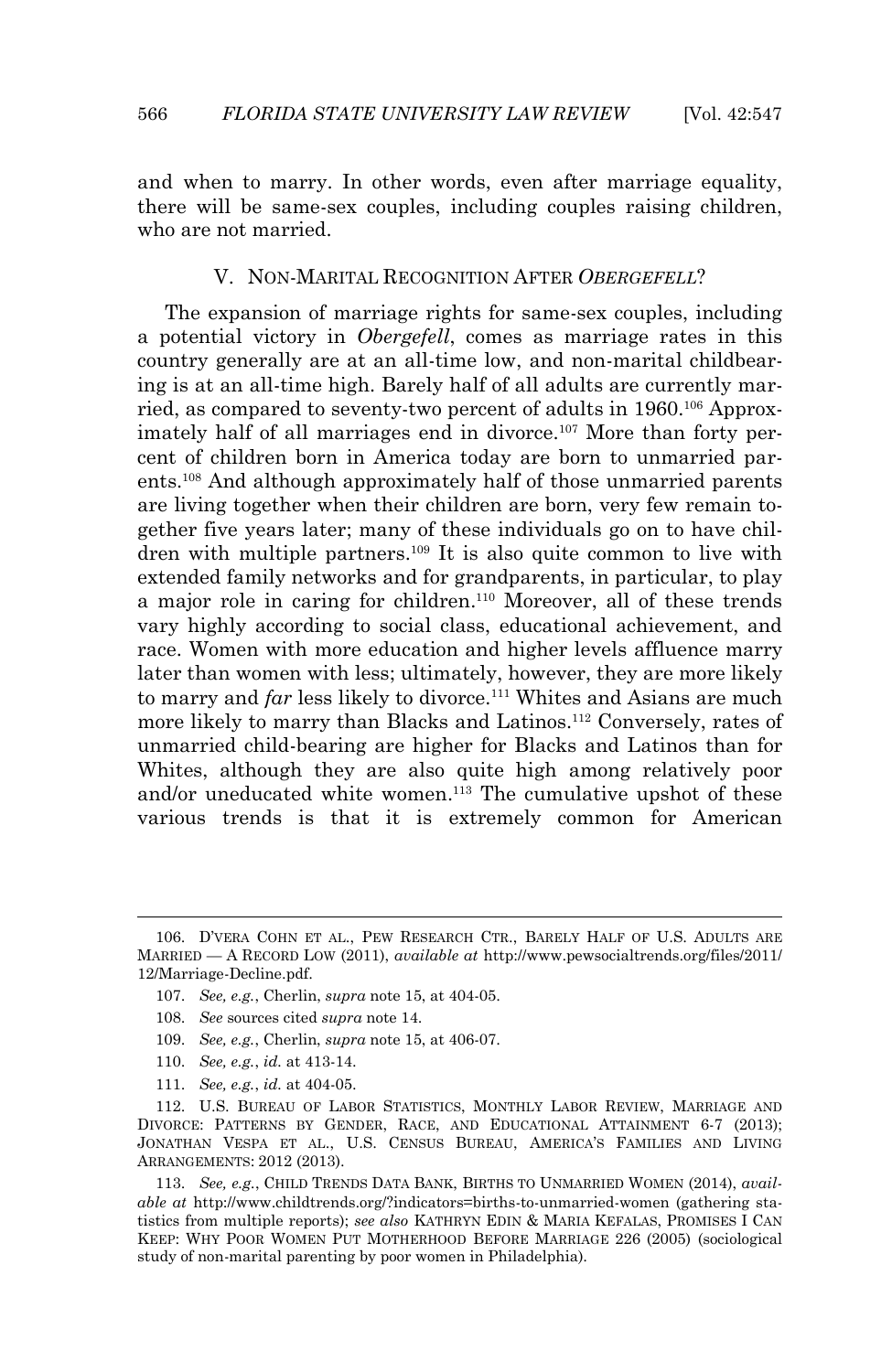children—particularly, but definitely not exclusively, poor or working class children—to live in family configurations other than the traditional nuclear family.<sup>114</sup>

 The LGB community, like the heterosexual community, of course varies by class, educational attainment levels, race, and ethnicity,<sup>115</sup> although some studies suggest LGB individuals are disproportionately likely to be poor.116 Looking specifically at same-sex couples raising children together, demographers identify some trends that could be significant for thinking about non-marital children and the reach of *Windsor*, as well as *Obergefell* or any other future Supreme Court decisions advancing marriage equality. Data gathered in 2013 (some pre-dating *Windsor* and some post-dating *Windsor*) suggests that there are approximately  $690,000$  same-sex couples living together.<sup>117</sup> Approximately nineteen percent of these couples are raising children together, with rates of childrearing much higher for lesbian couples than for gay male couples.<sup>118</sup> At that time, the vast majority of samesex couples raising children together were unmarried.<sup>119</sup> Undoubtedly

<sup>114.</sup> For a thoughtful exploration of what these demographic trends mean, or should mean, for family law, see Clare Huntington, *Post-Marital Family Law*, 67 STAN. L. REV. (forthcoming 2015).

<sup>115.</sup> *See, e.g.*, GARY J. GATES, WILLIAMS INST., LGBT DEMOGRAPHICS: COMPARISONS AMONG POPULATION-BASED SURVEYS (2014), *available at* http://williamsinstitute.law. ucla.edu/wp-content/uploads/lgbt-demogs-sep-2014.pdf (finding LGBT populations generally share the racial and ethnic characteristics of non-LGBT individuals).

<sup>116.</sup> *See, e.g.*, M.V. LEE BADGETT ET AL., WILLIAMS INST., NEW PATTERNS OF POVERTY IN THE LESBIAN, GAY, AND BISEXUAL COMMUNITY (2013), *available at* http://Williams institute.law.ucla.edu/wp-content/uploads/LGB-Poverty-Update-Jun-2013.pdf; GARY J. GATES, WILLIAMS INST., SAME-SEX AND DIFFERENT-SEX COUPLES IN THE AMERICAN COMMUNITY SURVEY: 2005-2011 (2013), *available at* http://williamsinstitute.law.ucla.edu/wp-content/ uploads/ACS-2013.pdf.

<sup>117.</sup> GARY J. GATES, WILLIAMS INST., LGB FAMILIES AND RELATIONSHIPS: ANALYSES OF THE 2013 NATIONAL HEALTH INTERVIEW SURVEY (2014) [hereinafter LGB FAMILIES AND RELATIONSHIPS], *available at* http://williamsinstitute.law.ucla.edu/wp-content/uploads/lgbfamilies-nhis-sep-2014.pdf. 2010 census data suggested that there were 650,000 same-sex couples. *See* GARY J. GATES, WILLIAMS INST., LGBT PARENTING IN THE UNITED STATES (2013) [hereinafter LGBT PARENTING], *available at* http://williamsinstitute.law.ucla.edu/ wp-content/uploads/LGBT-Parenting.pdf.

<sup>118.</sup> GARY J. GATES, NAT'L COUNCIL ON FAMILY RELATIONS, FAMILY FORMATION AND RAISING CHILDREN AMONG SAME-SEX COUPLES (2011), *available at* http://williams institute.law.ucla.edu/wp-content/uploads/Gates-Badgett-NCFR-LGBT-Families-December-2011.pdf.

<sup>119.</sup> Gary Gates, analyzing data from the 2013 National Health Survey, estimates that of the 200,000 children likely being raised by same-sex couples, only 30,000 had married parents while 170,000 had unmarried parents. *See* GATES, LGB FAMILIES AND RELATIONSHIPS, *supra* note 117, at 5. This data suggested little variation in the percentage of married and unmarried couples raising children, *see id.* (eighteen percent and nineteen percent, respectively)*,* while some earlier work suggested that a higher percentage of couples who considered themselves married than those who considered themselves unmarried were raising children together. *See* GATES, LGBT PARENTING, *supra* note 117 (thirty-one percent and fourteen percent, respectively). But even if this earlier study is more accurate in terms of relative *rates* of child-raising, the majority of children would still be being raised by unmarried parents because there are so many more unmarried than married same-sex cou-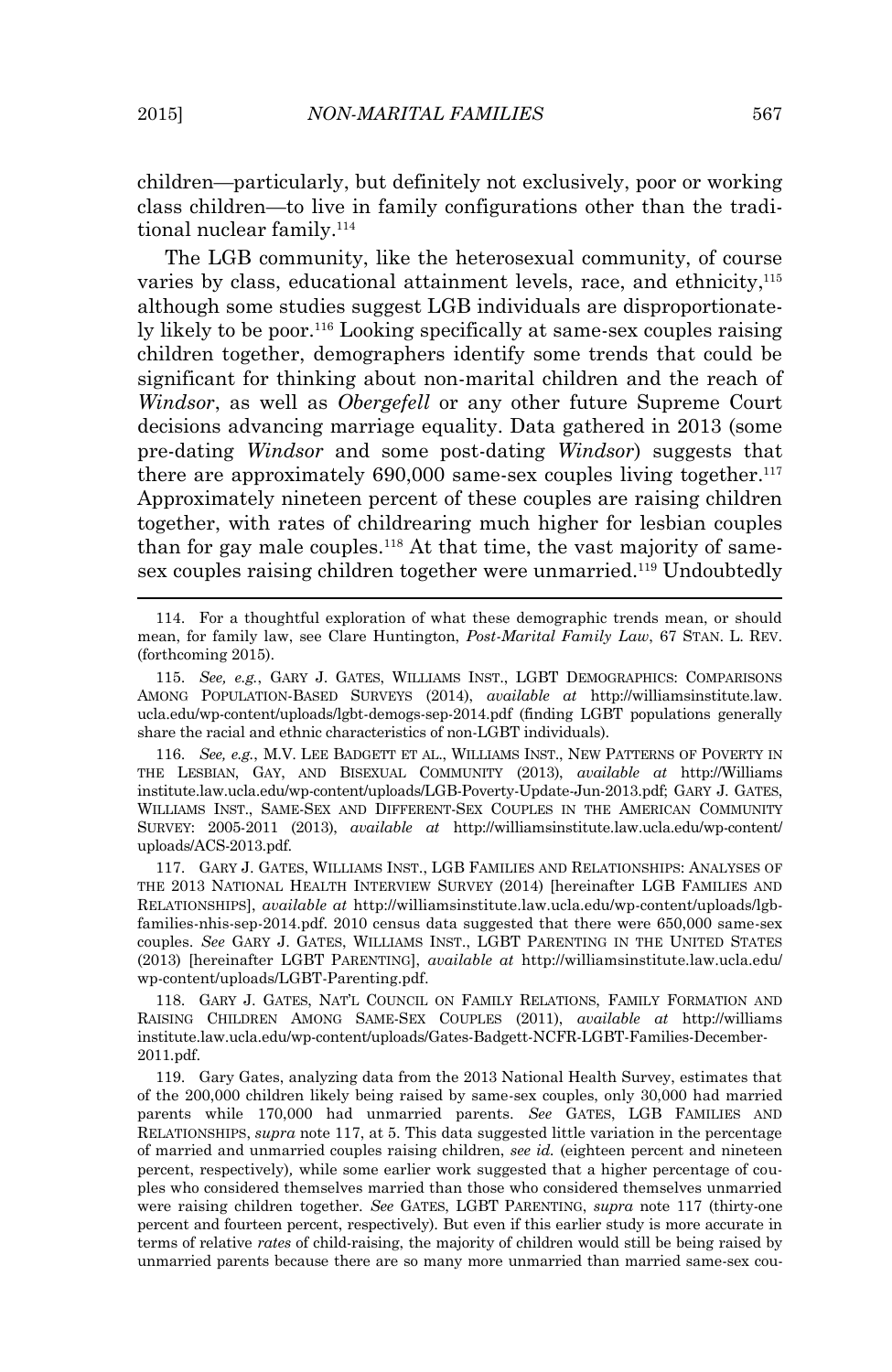marriage rates have risen since 2013, but, even if marriage rights become universal, it is highly unlikely that all same-sex couples raising children together will marry.<sup>120</sup>

 This is particularly true because LGB parenting is not evenly distributed across race, class, or education levels. About forty-five percent of different-sex couples are raising children together; this rate is relatively consistent across all educational achievement levels, although as noted above, the marital status rates vary.<sup>121</sup> Among samesex couples, by contrast, child-raising rates vary sharply according to educational level, as a much higher rate of couples with relatively little education are raising children than those with more education.122 Specifically, forty-three percent of same-sex couples with less than a high school education are raising children together, whereas just ten percent of same-sex couples with college degrees are raising children together.<sup>123</sup> Not surprisingly, since educational attainment correlates with income, same-sex couples raising children have substantially lower incomes on average than same-sex couples in general.124 Rates also vary by race; same-sex couples that include Blacks or Latinos are far more likely than white same-sex couples to be raising children.125 In other words, if trends regarding marriage and divorce by same-sex couples follow more general trends, the members of the LGB community who are statistically *most* likely to be raising children are also statistically *least* likely to marry and remain married. Moreover, surveys suggest that there are nearly 600,000

122. *Id.*

ples. Additionally, some of the couples identified in this earlier study as "considering themselves married" may not have legal marriages. *See* GARY J. GATES, WILLIAMS INST., SAME-SEX COUPLES IN US CENSUS BUREAU DATA: WHO GETS COUNTED AND WHY (2010), *available at* http://williamsinstitute.law.ucla.edu/wp-content/uploads/Gates-Who-Gets-Counted-Aug-2010. pdf (explaining discrepancies between marital status reported to the Census Bureau and legal status).

<sup>120.</sup> There are currently no states where more than sixty percent of all same-sex households are married spouses, even though marriage has been legal in some states for several years. *See* U.S. CENSUS BUREAU, CHARACTERISTICS OF SAME-SEX HOUSEHOLDS (2013), *available at* http://www.census.gov/hhes/samesex/ (reporting percentage of total same-sex households that are married households as 59% in Massachusetts, 53.4% in Connecticut, and 52.7% in Iowa).

<sup>121.</sup> GATES, *supra* note 118, at F3.

<sup>123.</sup> *Id.* The decline is generally linear across educational levels. It goes from fortythree percent of couples with less than a high school degree, to thirty-two percent of those with a high school degree; to twenty percent of those with some college, to ten percent of those who have completed college; but there is a small uptick to fifteen percent of couples with graduate degrees. *Id.*; *see also* Michael J. Rosenfeld, *Nontraditional Families and Childhood Progress Through School*, 47 DEMOGRAPHY 755, 765 (2010).

<sup>124.</sup> Rosenfeld, *supra* note 123, at 765.

<sup>125.</sup> GATES, *supra* note 118, at F3; GATES, LGBT PARENTING, *supra* note 117, at 4; Rosenfeld, *supra* note 123, at 765.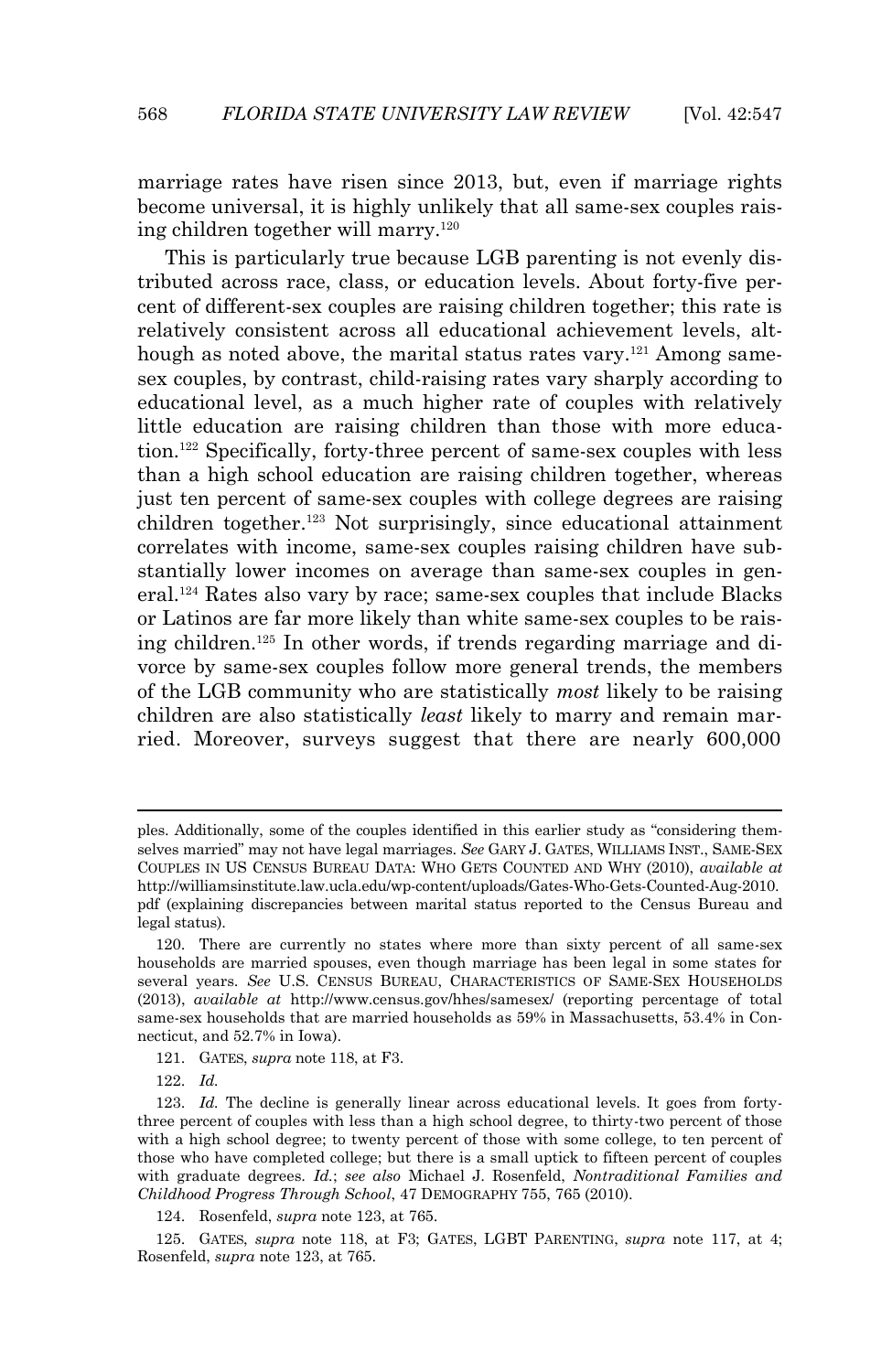$\overline{a}$ 

adults who identify as LGB who are raising children as single parents because they are not currently in a (same-sex or different-sex) relationship.<sup>126</sup>

 Consideration of family formation patterns for same-sex couples helps to explain these patterns, which might seem surprising.<sup>127</sup> Public discourse on same-sex couples with children typically foregrounds couples who jointly planned parenthood through the private adoption of a newborn or young baby, artificial insemination through a clinic, or surrogacy. These paths to parenthood are becoming more common, particularly for younger same-sex couples who are coming of age in a time when homosexuality is more generally accepted.<sup>128</sup> But they can also be quite expensive and are therefore most likely to be used by relatively affluent same-sex couples.129 Adoption of older children out of foster care, and artificial insemination by a known donor outside the clinic process, are more affordable alternatives, and these methods are also frequently used.130 But demographers believe that such jointly-planned children account for less than half of the children being raised by same-sex couples. The most common path to parenthood for men and women who are part of same-sex relationships, or identify as LGB, is conceiving children in prior heterosexual encounters.131 This is particularly true among working class or poor couples, as well as couples who include racial or ethnic minorities.<sup>132</sup> In other words, a significant portion of the children being raised by

131. *See, e.g.*, GATES, *supra* note 118, at F3; GOLDBERG ET AL., *supra* note 17, at 6-7; Moore & Stambolis-Ruhstorfer, *supra* note 127, at 495.

<sup>126.</sup> GATES, LGB FAMILIES AND RELATIONSHIPS, *supra* note 117, at 5.

<sup>127.</sup> For discussions of recent research on family formation by same-sex partner households, see generally GOLDBERG ET AL., *supra* note 17; Mignon R. Moore & Michael Stambolis-Ruhstorfer, *LGBT Sexuality and Families at the Start of the Twenty-First Century*, 39 ANN. REV. SOC. 491 (2013). For a historical overview of parenting by same-sex couples, see Douglas NeJaime, *Before and After Marriage: Toward a Family-Law Account of Marriage Equality* (unpublished manuscript) (on file with author).

<sup>128.</sup> *See* Moore & Stambolis-Ruhstorfer, *supra* note 127, at 495.

<sup>129.</sup> *See id.* at 497 (observing that adoption rates are higher for high-income individuals); *see also* GATES, *supra* note 118, at F3 (demonstrating that adoption rates are higher for (1) same-sex couples with high levels of educational attainment than for those with low levels of educational attainment, and (2) Whites than for racial minorities).

<sup>130.</sup> *See* GOLDBERG ET AL., *supra* note 17, at 10-11 (discussing artificial insemination with known donors); Cynthia Godsoe, *The Quiet Gay Revolution in Family Law* (unpublished manuscript) (on file with author) (discussing the history of adoptions from foster care by LGB individuals and couples).

<sup>132.</sup> *See* GATES, *supra* note 118, at F3. This may be inferred from the statistically high rate of racial and ethnic minorities raising children and the statistically high rate of couples with low levels of educational achievement raising children in general, as compared to the disproportionately high rate of white couples with high levels of educational achievement who adopt. *Id.*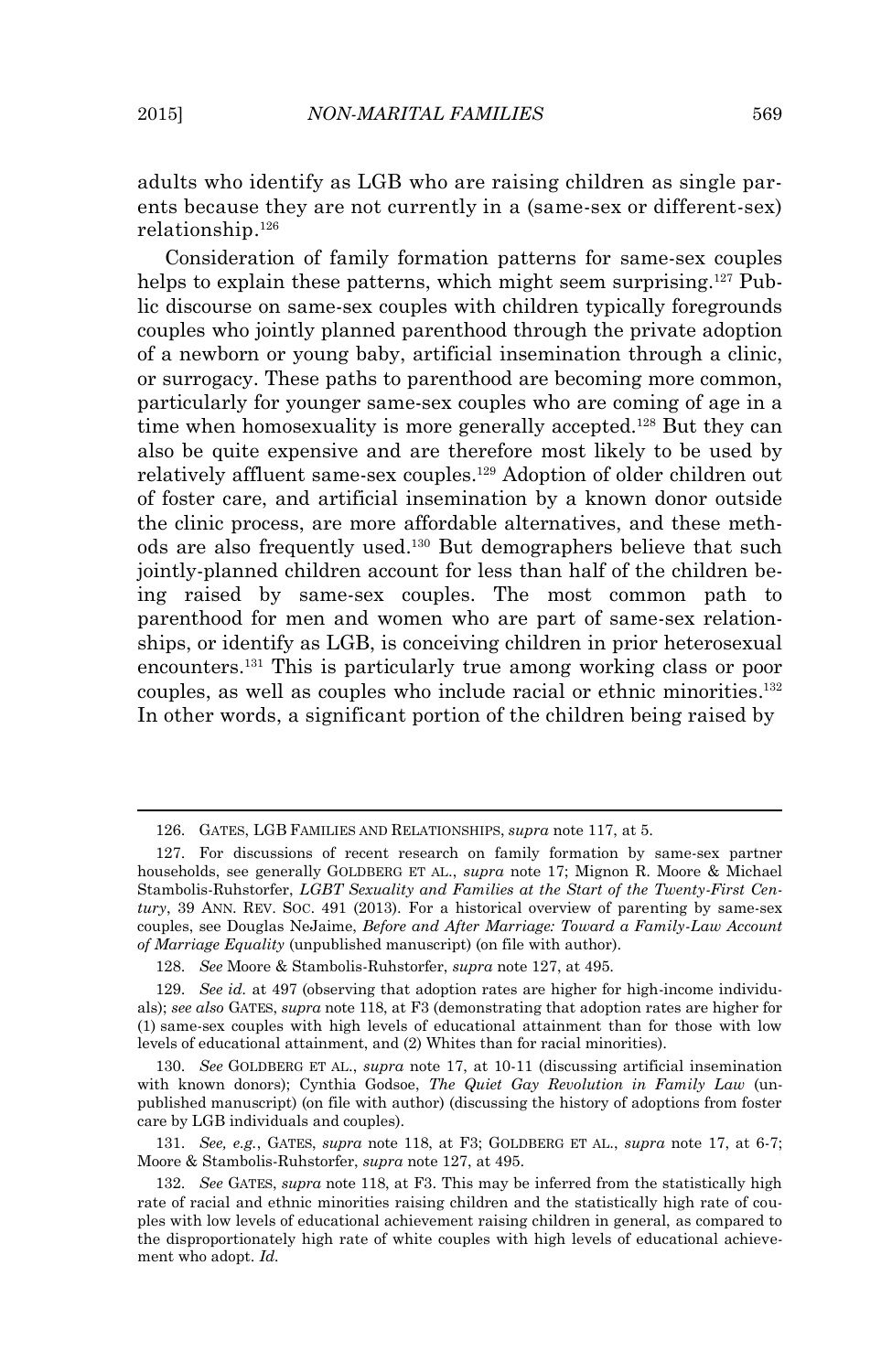same-sex couples are *also* children born in non-marital (heterosexual) relationships or children whose parents have dissolved prior (heterosexual) marriages.

 It has been difficult for demographers to trace precisely how these various factors interrelate with same-sex marriage, because until very recently, the U.S. Census Bureau and other government entities that collect information on couples and households have not distinguished between married and unmarried same-sex couples. In the fall of 2013, however, the Census Bureau released a small tabulation with limited data,<sup>133</sup> and in fall 2014, the Bureau collected data on same-sex marriages within its main household statistics.<sup>134</sup> Although this is a promising step forward, the wording that the Bureau used may have caused confusion and misreporting.135 Hopefully in the future the process will be improved, and researchers will be able to understand, in much greater detail, the demographic profile of same-sex couples who choose to marry and the extent to which they track or depart from the more general trends regarding marriage and divorce.136 Larger demographic trends suggest, however, that if government policies continue to rely exclusively, or primarily, on marriage as the marker of family interdependence, the policies will leave out a significant portion of the poorest and most vulnerable same-sex couples and their children, just as the policies leave out a significant portion of the poorest and most vulnerable different-sex couples and their children.

 $\overline{a}$ 

135. *See id.*; *see also* Ben Casselman, *The Census Still Doesn't Know How Many Same-Sex Couples There Are*, FIVETHIRTYEIGHTLIFE (Nov. 25, 2014, 6:00 AM), http://fivethirty eight.com/features/the-census-still-doesnt-know-how-many-same-sex-couples-there-are/.

<sup>133.</sup> In the past, the Census Bureau did not distinguish between same-sex *married* and same-sex *unmarried* couples in its reports; it treated same-sex couples living together simply as cohabiting couples. U.S. CENSUS BUREAU, FREQUENTLY ASKED QUESTIONS ABOUT SAME-SEX COUPLE HOUSEHOLDS: FERTILITY AND FAMILY STATISTICS BRANCH (2013), *available at* http://www.census.gov/hhes/samesex/files/SScplfactsheet\_final.pdf. In 2013, after *Windsor*, the Bureau released a special tabulation that, for the first time, distinguished between same-sex couples who reported as spouses and same-sex couples who reported as unmarried. *See* U.S. CENSUS BUREAU, *supra* note 120.

<sup>134.</sup> *See* D'vera Cohn, *For the First Time, Census Data on Married Couples Includes Same-Sex Spouses*, PEW RES. CTR. (Sept. 18, 2014), http://www.pewresearch.org/facttank/2014/09/18/for-first-time-census-data-on-married-couples-includes-same-sex-spouses/.

<sup>136.</sup> A study by researchers at the Williams Institute published in 2011 projected that marriage rates for same-sex couples would ultimately rise to the level of marriage rates of different-sex couples. *See* M.V. LEE BADGETT & JODY L. HERMAN, PATTERNS OF RELATIONSHIP RECOGNITION BY SAME-SEX COUPLES IN THE UNITED STATES (2011). This study found that female couples were more likely than male couples to marry and that the same-sex couples who married were, on average, older than different-sex couples who marry, most likely because many long-established couples did not have the opportunity to marry when they might have first had the desire to do so. The study does not report on income or race of couples marrying. *Id.*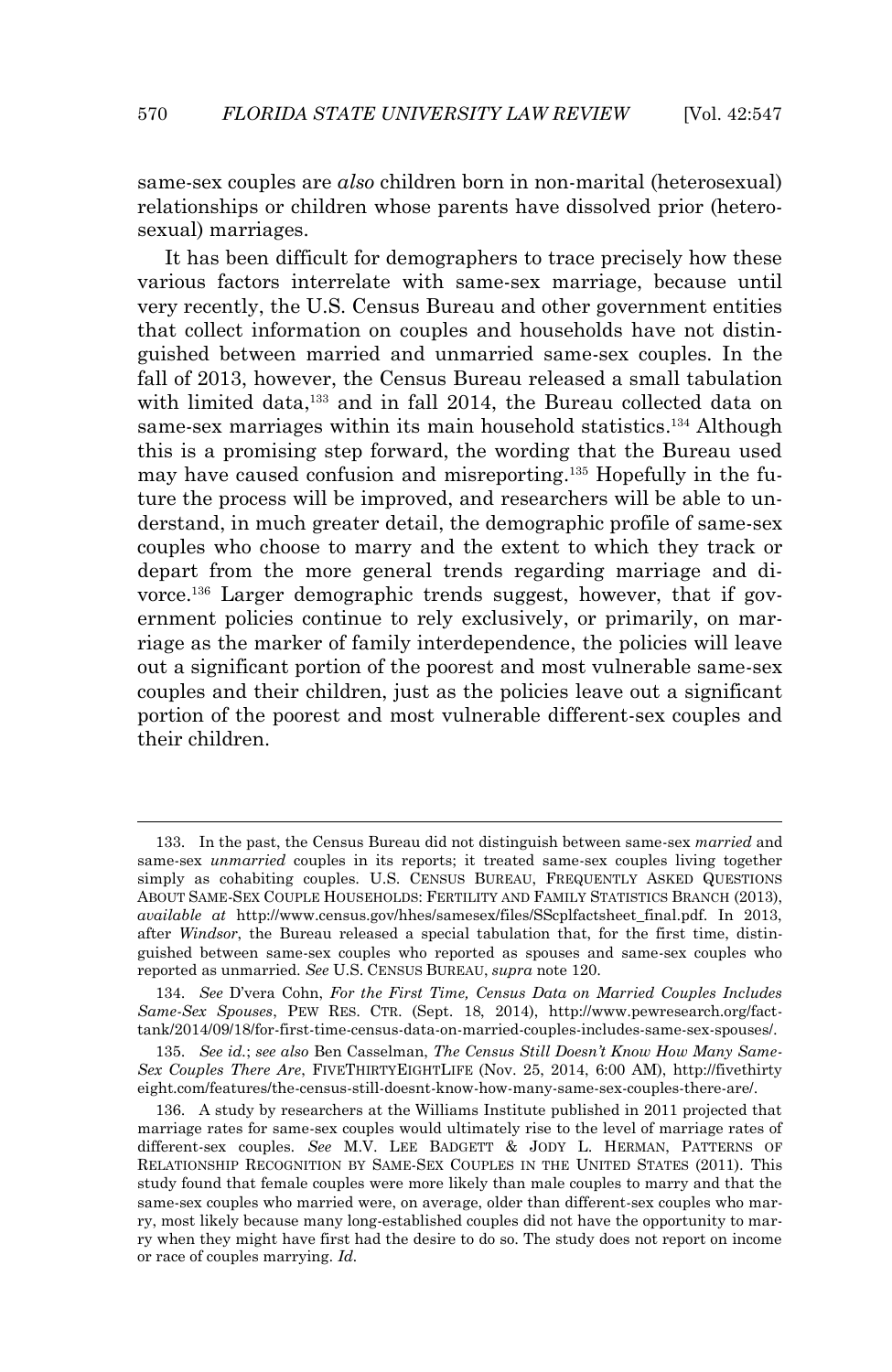$\overline{a}$ 

#### VI. CONCLUSION

 *Windsor* was a landmark decision. In holding that DOMA's refusal to recognize same-sex marriages was unconstitutional, it rectified an important wrong and appropriately celebrated gay and lesbian marriages as worthy of respect. As marriage rights have expanded in the months since *Windsor* was decided, many same-sex couples have seized the opportunity to marry. If *Obergefell* or another subsequent Supreme Court decision holds that all state bans are unconstitutional, undoubtedly many more will do so. But not all same-sex couples will marry; and if same-sex marriage trends follow those of different-sex marriages, those who do not marry are disproportionately likely to be poor or working class persons of color—precisely the same demographic of same-sex couples who are disproportionately likely to be raising children.

 Indeed, even families headed by married same-sex couples may not map neatly onto traditional legal categories. Same-sex couples who plan together to have children through adoption or assisted reproductive technology often choose to do so with a relatively high level of transparency, explicitly building connections to birth mothers, sperm donors, or surrogates that traditional parentage law premised on two, and only two, legal parents—does not anticipate.<sup>137</sup> Children born in a prior heterosexual relationship of one of the samesex spouses will generally continue to have a legal (and emotional) relationship with both biological parents, meaning that the nonbiologically-related same-sex partner will be a step-parent.138 This is also true for children with two legal same-sex parents who later separate, if either parent remarries. In other words, for many children being raised by same-sex couples, marriage rights are only one aspect of understanding the "integrity and closeness" of their families.

 In this respect, children of same-sex couples are simply a subset of children within our society more generally. The rapid rise of nonmarital childbirth, divorce, cohabitation, and remarriage means that children with gay, lesbian, bisexual, *or* straight parents often live in families that depart dramatically from the "traditional" marriedparents-with-children paradigm. A generation ago, in a series of landmark decisions, the Supreme Court acknowledged and protected

<sup>137.</sup> For a particularly colorful exploration of this subject, see Andrew Solomon, *Meet My Real Modern Family*, NEWSWEEK (Jan. 30, 2011, 9:02 PM), http://www.newsweek.com/ andrew-solomon-meet-my-real-modern-family-66661. For discussion of research assessing choices regarding known versus unknown donors for artificial adoption and open versus closed adoption, see GOLDBERG ET AL., *supra* note 17, at 10-13.

<sup>138.</sup> For a discussion of the complexity of this step-parent role, see Fiona Tasker, *Lesbian and Gay Parenting Post-Heterosexual Divorce and Separation*, *in* LGBT-PARENT FAMILIES: INNOVATIONS IN RESEARCH AND IMPLICATIONS FOR PRACTICE (Abbie E. Goldberg & Katherine R. Allen eds., 2013).